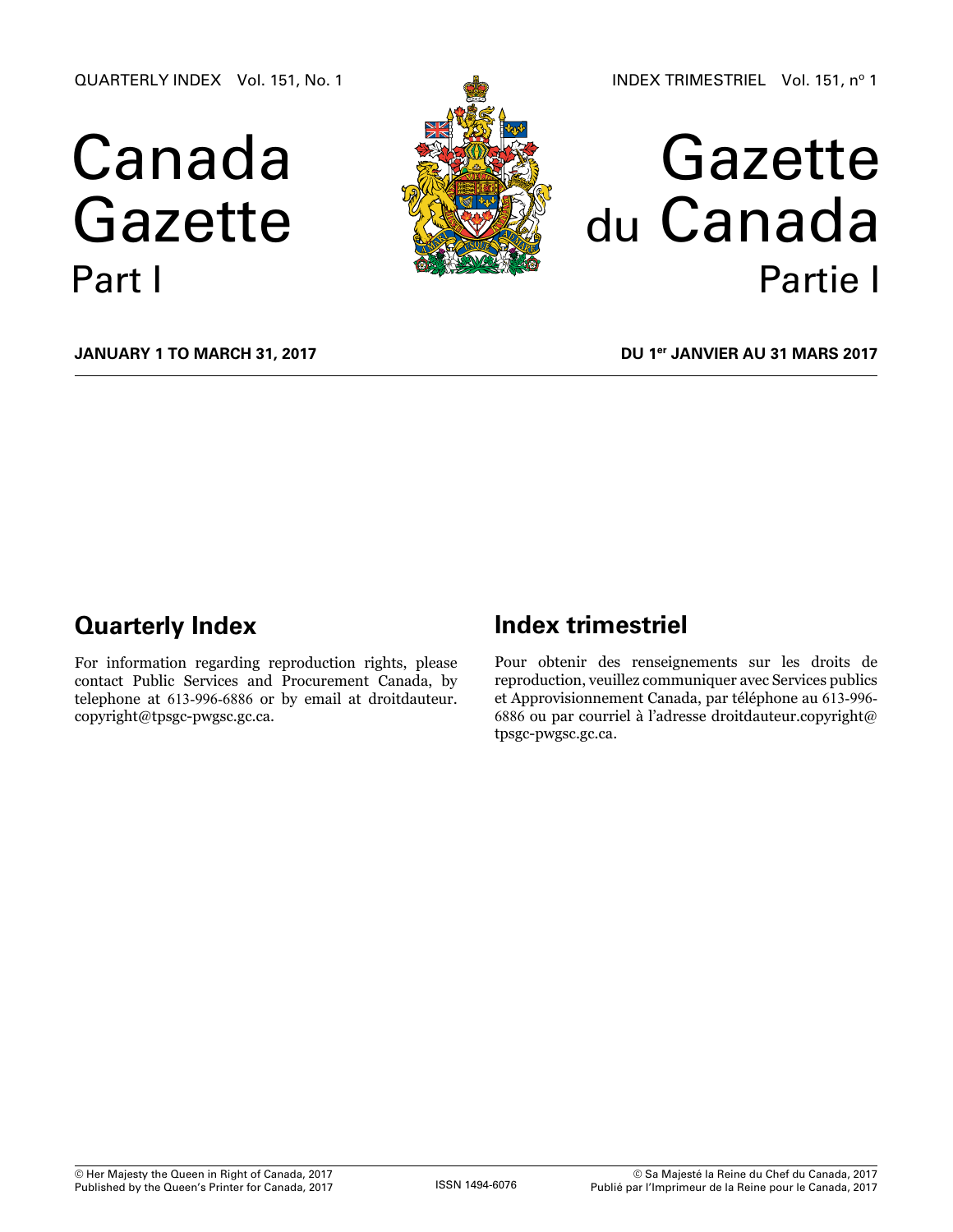## **taBLe oF contents**

Vol. 151, No. 1

#### **[commissions](#page-2-0)**

| Canada-Newfoundland and Labrador Offshore |    |
|-------------------------------------------|----|
|                                           |    |
|                                           |    |
| Canadian Radio-television and             |    |
|                                           |    |
|                                           |    |
|                                           | -1 |
|                                           |    |
|                                           |    |
|                                           |    |
|                                           |    |

|--|--|

#### **Government Notices**

|                                                       | $\overline{2}$ |
|-------------------------------------------------------|----------------|
|                                                       | $\overline{2}$ |
|                                                       | $\overline{c}$ |
| Employment and Social Development                     | $\overline{c}$ |
|                                                       | $\overline{2}$ |
| Environment and Climate Change Canada                 | 3              |
|                                                       | 3              |
|                                                       | $\overline{4}$ |
|                                                       | 5              |
|                                                       | 5              |
|                                                       | 5              |
| Innovation, Science and Economic                      |                |
|                                                       | 5              |
|                                                       | 5              |
|                                                       | 5              |
|                                                       | 5              |
| Public Safety and Emergency                           |                |
|                                                       | 5              |
| Superintendent of Financial Institutions              | 5              |
|                                                       | 6              |
|                                                       | 6              |
|                                                       |                |
| Miscellaneous Notices <b>Miscellers</b> Miscellaneous | 6              |
|                                                       |                |
|                                                       | 6              |
|                                                       |                |
|                                                       | 6              |
|                                                       |                |
|                                                       | 7              |
|                                                       |                |
|                                                       | $\overline{7}$ |

## **taBLe Des matIÈres**

Vol. 151, nº 1

#### **[commissions](#page-13-0)**

| Agence des services frontaliers du Canada  12 |  |
|-----------------------------------------------|--|
|                                               |  |
|                                               |  |
| Commission de la fonction publique 12         |  |
| Conseil de la radiodiffusion et des           |  |
| télécommunications canadiennes 13             |  |
| Office Canada - Terre-Neuve-et-Labrador des   |  |
| hydrocarbures extracôtiers 13                 |  |
|                                               |  |
|                                               |  |
| Tribunal canadien du commerce extérieur 13    |  |
|                                               |  |
|                                               |  |

**[résidence du gouverneur général](#page-15-0)** ............................ 14

#### **[avis du gouvernement](#page-9-0)**

| Directeur des poursuites pénales<br>Emploi et Développement social | 8<br>8<br>8<br>9<br>9<br>9<br>9 |
|--------------------------------------------------------------------|---------------------------------|
| Environnement et Changement climatique                             | 9                               |
|                                                                    | 9                               |
| Innovation, Sciences et Développement                              |                                 |
|                                                                    |                                 |
|                                                                    |                                 |
|                                                                    |                                 |
| Secrétariat du Conseil du Trésor  12                               |                                 |
| Sécurité publique et Protection civile 12                          |                                 |
| Surintendant des institutions financières  12                      |                                 |
|                                                                    |                                 |
|                                                                    | 8                               |
|                                                                    |                                 |
|                                                                    |                                 |
|                                                                    |                                 |
|                                                                    |                                 |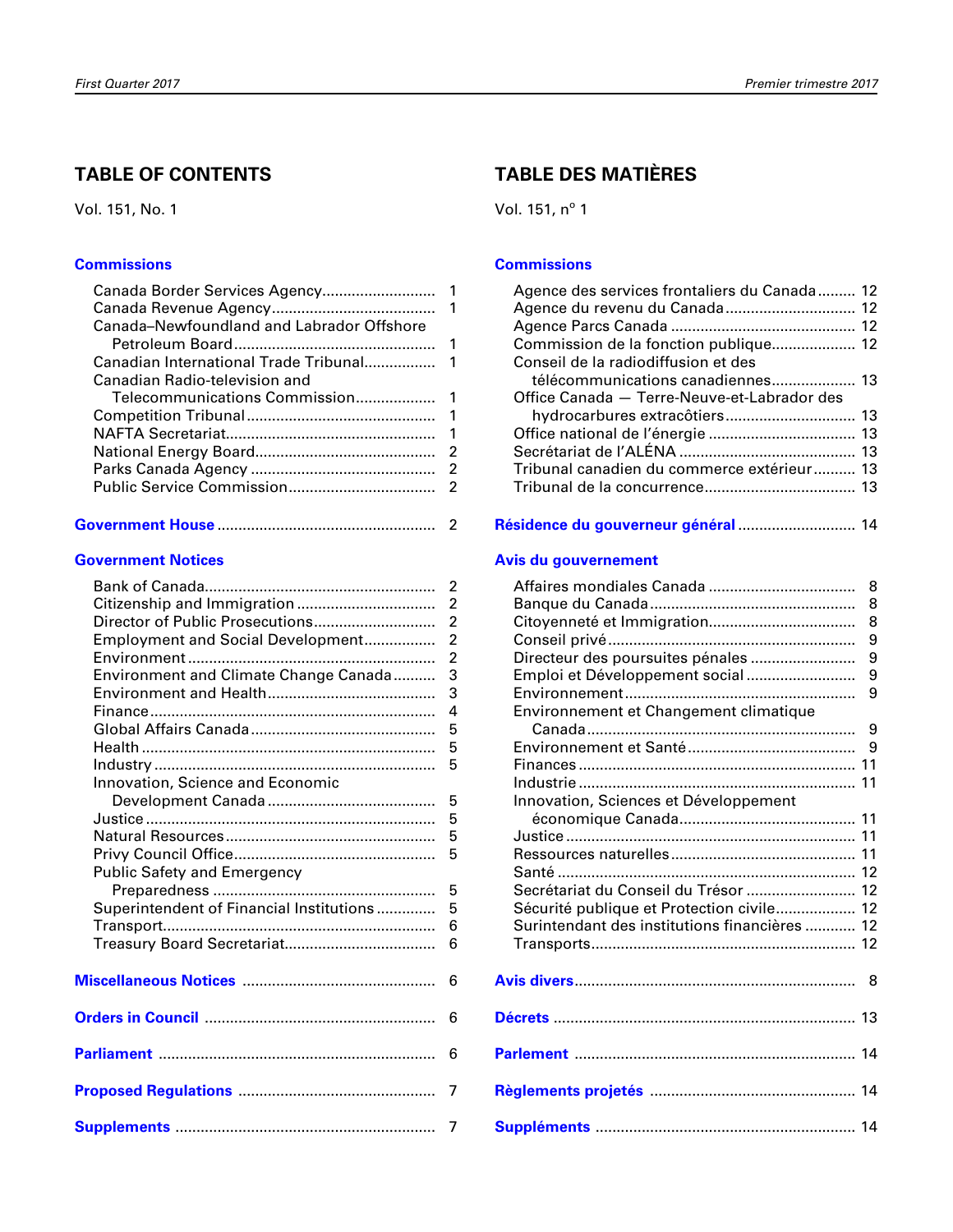#### **INDEX**

<span id="page-2-0"></span>This Quarterly Index of the *Canada Gazette* covers issues 1 to 12. For reference purposes, the date and page numbers of these issues are set out below.

| Volume | Number | Date               | Pages        |
|--------|--------|--------------------|--------------|
| 151    | 1      | January 7          | 1 to 20      |
| 151    | 2      | January 14         | 21 to 207    |
| 151    | 3      | <b>January 21</b>  | 208 to 544   |
| 151    | 4      | <b>January 28</b>  | 545 to 612   |
| 151    | 5      | <b>February 4</b>  | 613 to 654   |
| 151    | 6      | <b>February 11</b> | 655 to 714   |
| 151    | 7      | <b>February 18</b> | 715 to 798   |
| 151    | 8      | <b>February 25</b> | 799 to 823   |
| 151    | 9      | March 4            | 824 to 1084  |
| 151    | 10     | March 11           | 1085 to 1200 |
| 151    | 11     | March 18           | 1201 to 1300 |
| 151    | 12     | March 25           | 1301 to 1388 |

#### **COMMISSIONS**

#### **Canada Border Services Agency**

| anaua Doruci Ocrvices Agency<br><b>Special Import Measures Act</b><br>Certain fabricated industrial steel<br>components - Decisions<br>Certain silicon metal - Decisions<br>Concrete reinforcing bar - Decision | 632<br>892<br>197 |
|-----------------------------------------------------------------------------------------------------------------------------------------------------------------------------------------------------------------|-------------------|
| <b>Canada Revenue Agency</b><br>Income Tax Act<br>Revocation of registration of<br>674, 757, 816, 1106, 1379                                                                                                    |                   |
| <b>Canada-Newfoundland and Labrador Offshore</b><br><b>Petroleum Board</b><br>Canada-Newfoundland and Labrador Atlantic<br><b>Accord Implementation Act</b>                                                     |                   |
| Call for Bids No. NL16-CFB01                                                                                                                                                                                    | 635               |
| Call for Bids No. NL16-CFB02                                                                                                                                                                                    | 637               |
| Issuance of exploration licence - Exception                                                                                                                                                                     | 640               |
| <b>Canadian International Trade Tribunal</b>                                                                                                                                                                    |                   |
| Amendment of order                                                                                                                                                                                              |                   |
| Certain carbon steel fasteners                                                                                                                                                                                  | 816               |
| Appeals                                                                                                                                                                                                         | 198               |
|                                                                                                                                                                                                                 | 603               |
|                                                                                                                                                                                                                 | 641               |
|                                                                                                                                                                                                                 | 760               |
|                                                                                                                                                                                                                 | 893               |
|                                                                                                                                                                                                                 | 1228              |
| Commencement of inquiries                                                                                                                                                                                       |                   |
| Certain fabricated industrial steel                                                                                                                                                                             |                   |

components ................................................. 641 Concrete reinforcing bar.................................. 199

| Commencement of interim review                                               |      |
|------------------------------------------------------------------------------|------|
| Certain fasteners                                                            | 894  |
| Commencement of preliminary injury inquiry                                   |      |
|                                                                              | 897  |
| Determinations                                                               |      |
|                                                                              | 643  |
| Clothing, individual equipment and                                           | 249  |
| Medical equipment, supplies and                                              |      |
|                                                                              | 899  |
| Professional, administrative and                                             |      |
| management support services                                                  | 1111 |
| Expiry of finding                                                            |      |
|                                                                              | 817  |
| Finding                                                                      |      |
|                                                                              | 201  |
| Inquiries                                                                    |      |
|                                                                              | 1380 |
| General purpose automatic data processing                                    |      |
| equipment (including firmware), software,                                    |      |
| supplies and support equipment                                               | 1229 |
| Goods and/or services relating to the                                        |      |
| ship Kathryn Spirit, moored in                                               |      |
| Beauharnois, Quebec  644, 760                                                |      |
|                                                                              | 1380 |
| Professional, administrative and                                             |      |
| management support services 761, 899<br>Orders                               |      |
|                                                                              | 762  |
| Submission of report                                                         |      |
|                                                                              | 201  |
|                                                                              |      |
| <b>Canadian Radio-television and</b><br><b>Telecommunications Commission</b> |      |
| Administrative decisions 203, 250, 645,                                      |      |
| 675, 901, 1231, 1382                                                         |      |
| 250, 605, 646,<br>.                                                          |      |
| 675, 763, 819, 901, 1113, 1231, 1382                                         |      |
|                                                                              |      |
|                                                                              |      |
| Notice to interested parties 202, 249, 603,                                  |      |
| 644, 674, 762, 818, 900, 1111, 1229, 1381                                    |      |
|                                                                              |      |
| 675, 763, 819, 901, 1112, 1230, 1382                                         |      |
|                                                                              | 605  |
|                                                                              |      |
| <b>Competition Tribunal</b>                                                  |      |
| <b>Competition Act</b>                                                       | 676  |
|                                                                              |      |
| <b>NAFTA Secretariat</b>                                                     |      |
| <b>Request for Panel Review</b>                                              |      |
| Certain gypsum board originating in or                                       |      |
| exported from the United States of                                           | 763  |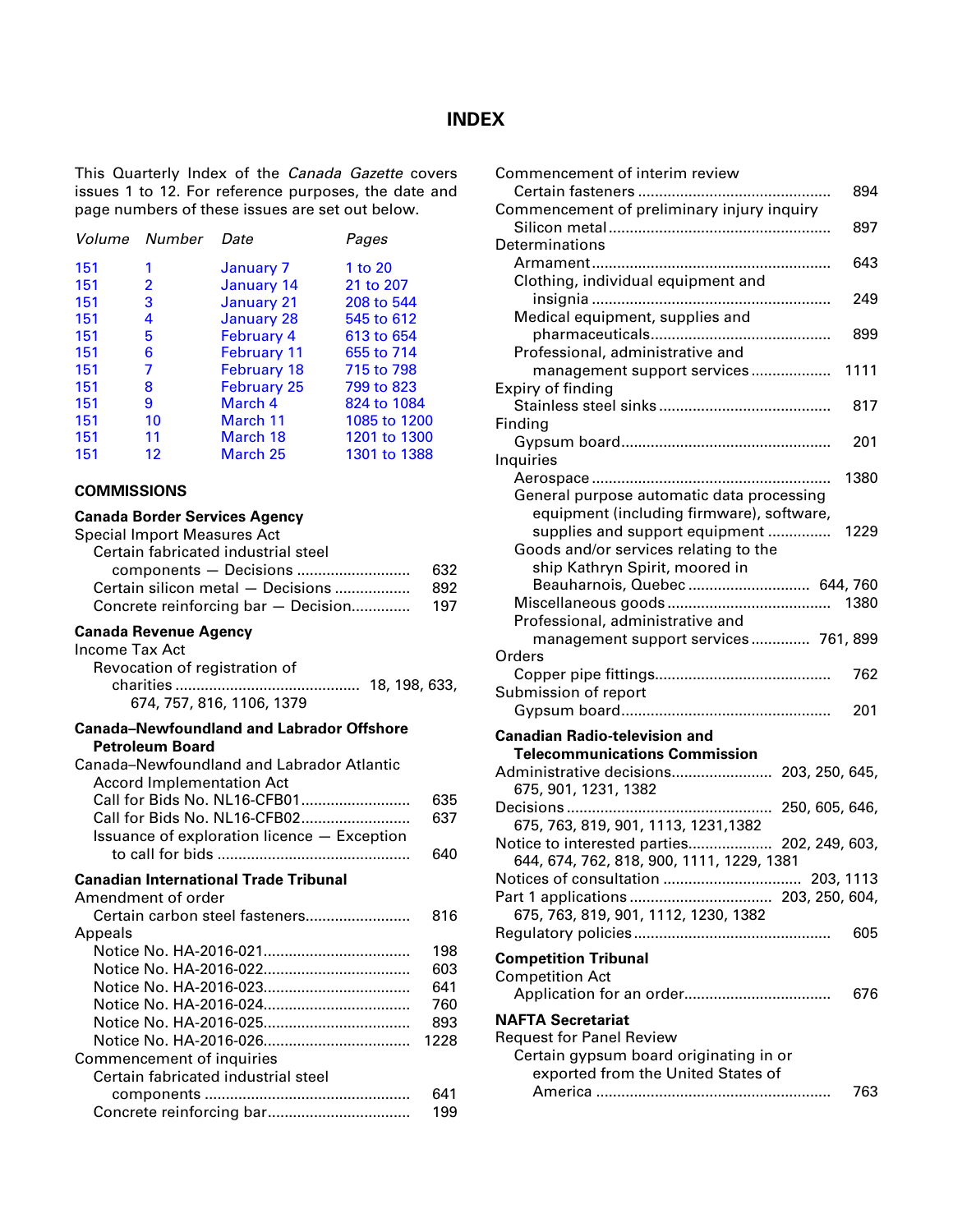<span id="page-3-0"></span>

| <b>National Energy Board</b><br>Application to export electricity to the<br><b>United States</b>                                                                                                                    |                                     |
|---------------------------------------------------------------------------------------------------------------------------------------------------------------------------------------------------------------------|-------------------------------------|
| Northland Power Inc. (Erratum)                                                                                                                                                                                      | 1231<br>251<br>902                  |
| Parks Canada Agency<br>Species at Risk Act<br>Description of critical habitat of Eastern<br>Ribbonsnake (Atlantic population) and<br>Vole Ears Lichen in Kejimkujik National<br>Park and National Historic Site<br> | 1127                                |
| Description of critical habitat of the<br>Porsild's Bryum in Quttinirpaaq National                                                                                                                                  | 605                                 |
| <b>Public Service Commission</b><br><b>Public Service Employment Act</b><br>Permission and leave granted                                                                                                            |                                     |
| (Chima, Sargy)<br>Permission and leave granted (EI-Cheikh,                                                                                                                                                          | 765                                 |
| Permission and leave granted (Gill, Meera)<br>Permission and leave granted (Nannar,                                                                                                                                 | 252<br>1382                         |
| Permission and leave granted (Snow,                                                                                                                                                                                 | 252                                 |
| Permission granted (Brousseau, Audrey)<br>Permission granted (Champagne, Daniel)<br>Permission granted (Chubbs, Tony                                                                                                | 903<br>1383<br>820                  |
| Permission granted (Gomis, Antoine)<br>Permission granted (Guy, Ann)<br>Permission granted (Henley, Normand)<br>Permission granted (Hogan, David)                                                                   | 1128<br>1129<br>1129<br>253<br>1384 |
| <b>GOVERNMENT HOUSE</b>                                                                                                                                                                                             |                                     |
| Canadian Bravery Decorations<br>Canadian Heraldic Authority (The) -                                                                                                                                                 | 614<br>$\overline{c}$               |
| Approvals and Confirmations<br>Canadian Heraldic Authority (The) - Grants,                                                                                                                                          | 1307                                |
| Registrations and Confirmations<br>Meritorious Service Decorations<br>Termination of appointment to the Order                                                                                                       | 1302<br>3                           |
|                                                                                                                                                                                                                     | 1307                                |
| <b>GOVERNMENT NOTICES</b><br><b>Bank of Canada</b>                                                                                                                                                                  |                                     |
| Statements<br>Statement of financial position as at                                                                                                                                                                 |                                     |

| 597  |
|------|
| -813 |
|      |

| <b>Citizenship and Immigration, Dept. of</b><br>Immigration and Refugee Protection Act<br>Ministerial Instructions for the Processing                                                                                                                                                      |     |
|--------------------------------------------------------------------------------------------------------------------------------------------------------------------------------------------------------------------------------------------------------------------------------------------|-----|
| of Applications under the Atlantic<br>Ministerial Instructions Respecting the                                                                                                                                                                                                              | 825 |
| <b>Atlantic Canada Highly Skilled Worker</b><br>Ministerial Instructions Respecting the<br>Atlantic Canada Intermediate Skilled                                                                                                                                                            | 831 |
| Ministerial Instructions Respecting the<br>Atlantic Canada International Graduate                                                                                                                                                                                                          | 828 |
| Ministerial Instructions with respect to<br>the processing of applications for a<br>permanent resident visa made by parents<br>or grandparents of a sponsor as<br>members of the family class and the<br>processing of sponsorship applications                                            | 835 |
| made in relation to those applications                                                                                                                                                                                                                                                     | 5   |
| Director of Public Prosecutions, Office of the<br>Director of Public Prosecutions Act                                                                                                                                                                                                      |     |
|                                                                                                                                                                                                                                                                                            | 592 |
| <b>Employment and Social Development, Dept. of</b><br><b>Canada Pension Plan</b><br>Notice of intent to repeal the Canada<br>Pension Plan (Social Insurance Numbers)<br>Regulations and amend the Canada<br>Pension Plan Regulations                                                       | 716 |
| <b>Environment, Dept. of the</b><br>Canadian Environmental Protection Act, 1999<br><b>Draft Federal Environmental Quality</b>                                                                                                                                                              |     |
| Guidelines for certain substances<br>Notice of intent concerning Significant<br>New Activity Notice No. 13712a<br>(variation to Significant New Activity                                                                                                                                   | 656 |
| Notice No. 13712).<br>Notice of intent to amend the Domestic<br>Substances List under subsection 87(3)<br>of the Canadian Environmental                                                                                                                                                    | 22  |
| Protection Act, 1999<br>Notice of intent to amend the Domestic<br>Substances List under subsection 87(3)<br>of the Canadian Environmental                                                                                                                                                  | 31  |
| Protection Act, 1999 ( <i>Erratum</i> )<br>Notice of intent to amend the Domestic<br>Substances List under subsection 112(3)<br>of the Canadian Environmental<br>Protection Act, 1999 to indicate that<br>subsection 106(3) of that Act applies<br>to the living organisms set out in this | 546 |
| Notice to interested parties - Publication<br>of a discussion paper on a Clean Fuel                                                                                                                                                                                                        | 209 |

Standard....................................................... 839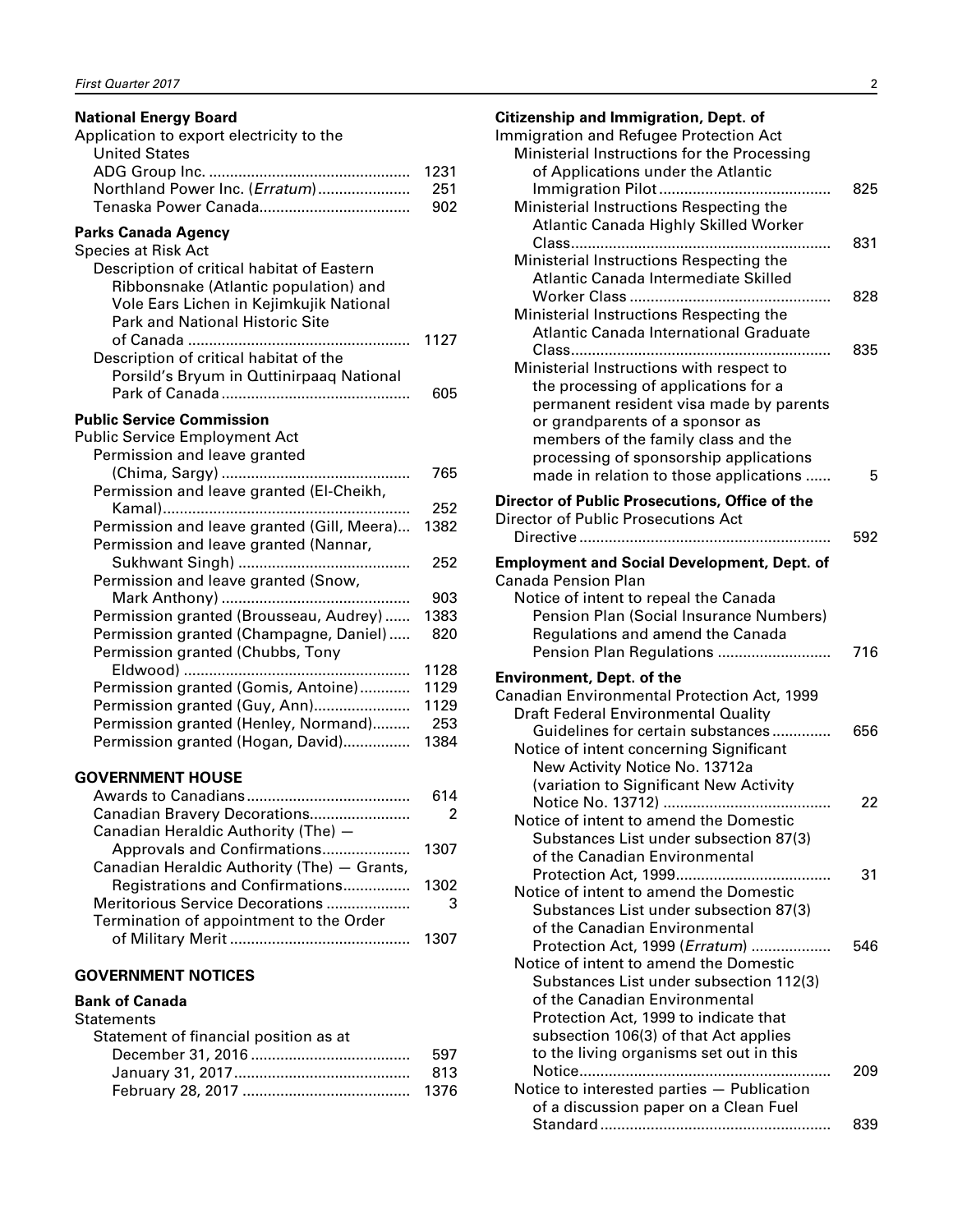| Notice with respect to substances included<br>as part of the 2017 Inventory Update<br>Notice with respect to the Code of Practice | 89   |
|-----------------------------------------------------------------------------------------------------------------------------------|------|
| for the Environmentally Sound<br>Management of End-of-life Lamps                                                                  |      |
|                                                                                                                                   | 657  |
| Notice with respect to the Code of Practice                                                                                       |      |
| for the Reduction of Volatile Organic                                                                                             |      |
| Compound (VOC) Emissions from                                                                                                     |      |
| Cutback and Emulsified Asphalt                                                                                                    | 800  |
| Order 2017-66-01-02 Amending the                                                                                                  |      |
| Non-domestic Substances List                                                                                                      | 841  |
| Order 2017-87-01-02 Amending the                                                                                                  |      |
| Non-domestic Substances List                                                                                                      | 658  |
| Order 2017-87-02-02 Amending the                                                                                                  |      |
| Non-domestic Substances List                                                                                                      | 845  |
| Significant New Activity Notice No. 15796                                                                                         | 659  |
| Significant New Activity Notice No. 18910                                                                                         | 717  |
| Significant New Activity Notice No. 18911                                                                                         | 728  |
| Significant New Activity Notice No. 18936                                                                                         | 846  |
| Wild Animal and Plant Protection and                                                                                              |      |
| Regulation of International and                                                                                                   |      |
| <b>Interprovincial Trade Act</b>                                                                                                  |      |
| Notice of intent to modify the Wild Animal                                                                                        |      |
| and Plant Trade Regulations                                                                                                       | 161  |
|                                                                                                                                   |      |
| <b>Environment and Climate Change Canada</b>                                                                                      |      |
| <b>Species at Risk Act</b>                                                                                                        |      |
| Description of Queensnake critical habitat in                                                                                     |      |
| the Big Creek National Wildlife Area,                                                                                             |      |
| Long Point National Wildlife Area and                                                                                             |      |
| St. Clair National Wildlife Area                                                                                                  | 615  |
| <b>Environment, Dept. of the, and Dept. of Health</b>                                                                             |      |
| Canadian Environmental Protection Act, 1999                                                                                       |      |
| Notice of intent to develop regulations                                                                                           |      |
| respecting formaldehyde                                                                                                           | 1202 |
| Publication after screening assessment of                                                                                         |      |
| a living organism - Arthrobacter                                                                                                  |      |
| globiformis (A. globiformis) strain                                                                                               |      |
| ATCC 8010 - specified on the Domestic                                                                                             |      |
| Substances List (subsection 77(1) of the                                                                                          |      |
| <b>Canadian Environmental Protection</b>                                                                                          |      |
|                                                                                                                                   | 738  |
| Publication after screening assessment of                                                                                         |      |
| a living organism - Bacillus circulans                                                                                            |      |
| (B. circulans) strain ATCC 9500 -                                                                                                 |      |
| specified on the Domestic Substances                                                                                              |      |
| List (subsection 77(1) of the Canadian                                                                                            |      |
| Environmental Protection Act, 1999)                                                                                               | 219  |
| Publication after screening assessment of a                                                                                       |      |
| living organism - Bacillus megaterium                                                                                             |      |
| (B. megaterium) strain ATCC 14581 -                                                                                               |      |
| specified on the Domestic Substances                                                                                              |      |
| List (subsection 77(1) of the Canadian                                                                                            |      |
| Environmental Protection Act, 1999)                                                                                               | 222  |

| Publication after screening assessment of a<br>living organism - Cellulomonas biazotea                                      |      |
|-----------------------------------------------------------------------------------------------------------------------------|------|
| (C. biazotea) strain ATCC 486 -<br>specified on the Domestic Substances<br>List (subsection 77(1) of the Canadian           |      |
| Environmental Protection Act, 1999)<br>Publication after screening assessment<br>of a living organism - Chaetomium          | 741  |
| globosum (C. globosum)<br>strain ATCC 6205 - specified on<br>the Domestic Substances List                                   |      |
| (subsection 77(1) of the Canadian<br>Environmental Protection Act, 1999)                                                    | 225  |
| Publication after screening assessment<br>of a living organism - Micrococcus<br>luteus (M. luteus) strain ATCC 4698 -       |      |
| specified on the Domestic Substances<br>List (subsection 77(1) of the Canadian                                              |      |
| Environmental Protection Act, 1999)<br>Publication after screening assessment of<br>a living organism - Trichoderma reesei  | 228  |
| (T. reesei) strain ATCC 74252 -<br>specified on the Domestic Substances                                                     |      |
| List (subsection 77(1) of the Canadian<br>Environmental Protection Act, 1999)<br>Publication after screening assessment of  | 616  |
| a substance - acetic acid, anhydride,<br>CAS RN 108-24-7 $-$ specified on<br>the Domestic Substances List                   |      |
| (subsection 77(1) of the<br><b>Canadian Environmental Protection</b>                                                        |      |
| Publication after screening assessment of                                                                                   | 552  |
| five short-chain alkane substances<br>specified on the Domestic Substances<br>List (paragraphs 68(b) and (c) and            |      |
| subsection 77(1) of the Canadian<br>Environmental Protection Act, 1999)                                                     | 555  |
| Publication after screening assessment of<br>seven ethylene glycol ether substances<br>specified on the Domestic Substances |      |
| List (paragraphs 68(b) and 68(c) or<br>subsection 77(1) of the Canadian                                                     |      |
| Environmental Protection Act, 1999)<br>Publication after screening assessment of<br>two substances - hexanoic acid,         | 857  |
| 2-ethyl-, calcium salt (calcium<br>2-ethylhexanoate), CAS RN 136-51-6;                                                      |      |
| and hexanoic acid, 2-ethyl-, 2-ethylhexyl<br>ester (2-ethylhexyl-2-ethylhexanoate),                                         |      |
| CAS RN 7425-14-1 $-$ specified on the<br><b>Domestic Substances List</b><br>(paragraphs 68(b) and (c)or                     |      |
| subsection 77(1) of the Canadian<br><b>Environmental Protection</b>                                                         |      |
|                                                                                                                             | 1308 |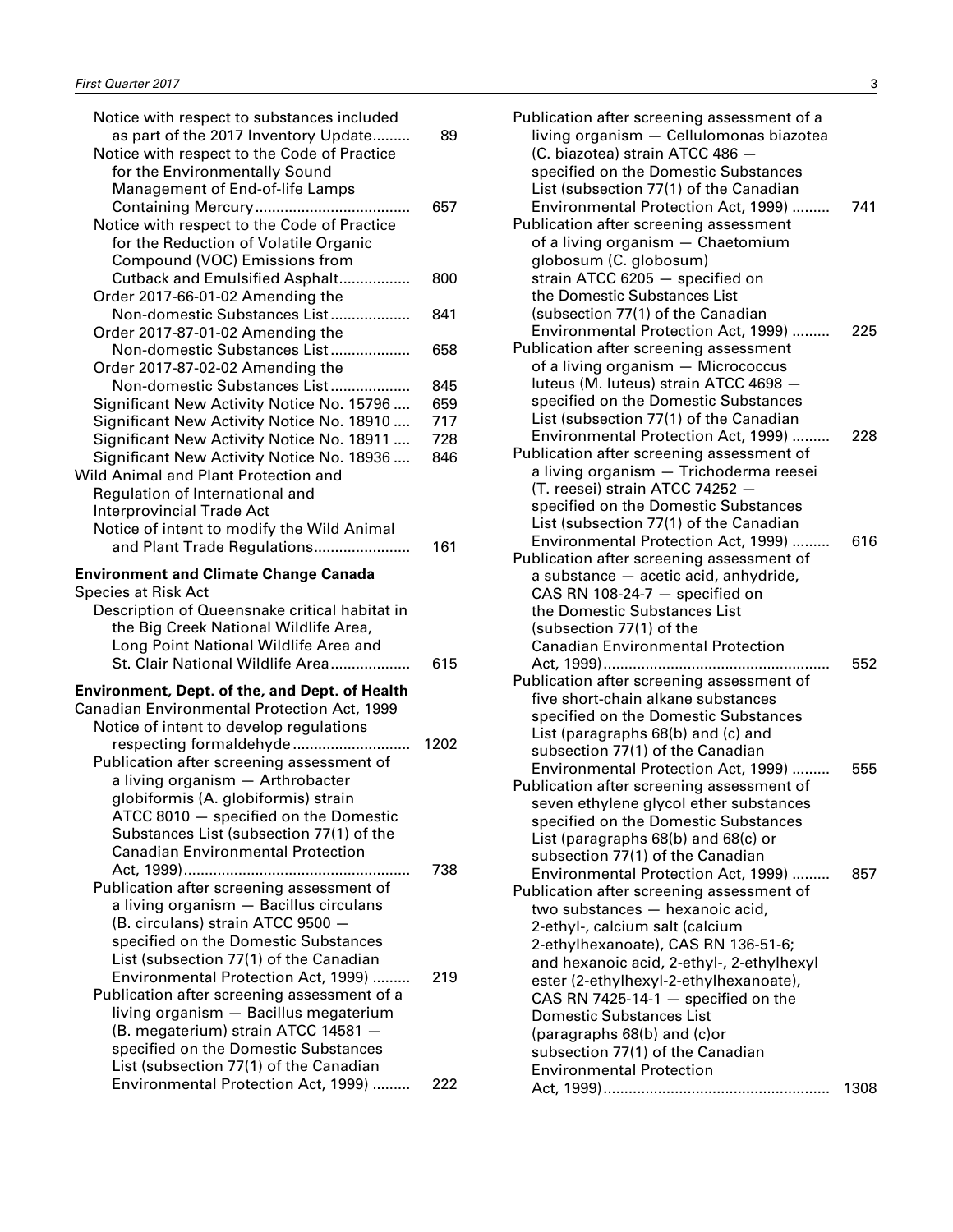| Publication after screening assessment        |      |
|-----------------------------------------------|------|
| of two substances - 2-pyrrolidinone,          |      |
| 1-methyl-, CAS RN 872-50-4 (NMP),             |      |
| and 2-pyrrolidinone, 1-ethyl-,                |      |
| CAS RN 2687-91-4 (NEP) - specified            |      |
| on the Domestic Substances List               |      |
| (paragraphs 68(b) and (c) or                  |      |
| subsection 77(1) of the Canadian              |      |
| Environmental Protection Act, 1999)           | 619  |
| Publication after screening assessment of     |      |
| 283 substances specified on the Domestic      |      |
|                                               |      |
| Substances List (paragraphs 68(b) and         |      |
| 68(c) or subsection 77(1) of the Canadian     |      |
| Environmental Protection Act, 1999)           | 1206 |
| Publication of final decision after screening |      |
| assessment of a living organism a             |      |
| Aspergillus oryzae (A. oryzae) strain         |      |
| ATCC 11866 - specified on the                 |      |
| <b>Domestic Substances List</b>               |      |
| (subsection 77(6) of the Canadian             |      |
| Environmental Protection Act, 1999)           | 231  |
| Publication of final decision after screening |      |
| assessment of a living organism -             |      |
| Saccharomyces cerevisiae strain F53           |      |
| (S. cerevisiae strain F53) - specified        |      |
| on the Domestic Substances List               |      |
| (subsection 77(6) of the Canadian             |      |
| Environmental Protection Act, 1999)           | 235  |
| Publication of final decision after screening |      |
| assessment of living organisms -              |      |
| Pseudomonas putida (P. putida)                |      |
| strains ATCC 12633, ATCC 31483,               |      |
| ATCC 31800 and ATCC 700369 -                  |      |
| specified on the Domestic Substances          |      |
| List (subsection 77(6) of the Canadian        |      |
| Environmental Protection Act, 1999)           | 238  |
| Publication of final decision after screening |      |
| assessment of two liquefied petroleum         |      |
| gases - petroleum gases, liquefied,           |      |
|                                               |      |
| CAS RN 68476-85-7; and petroleum              |      |
| gases, liquefied, sweetened,                  |      |
| CAS RN 68476-86-8 $-$ specified on the        |      |
| Domestic Substances List (subsection 77(6)    |      |
| of the Canadian Environmental Protection      |      |
|                                               | 801  |
| Publication of final decision after screening |      |
| assessment of 74 azo disperse dyes            |      |
| specified on the Domestic Substances          |      |
| List (paragraphs 68(b) and (c) or             |      |
| subsection 77(6) of the Canadian              |      |
| Environmental Protection Act, 1999)           | 1086 |

| Publication of results of investigations<br>and recommendations for a<br>substance - benzenesulfonamide,<br>2-methyl- (2-MBS), CAS RN 88-19-7 -<br>specified on the Domestic Substances<br>List [paragraphs $68(b)$ and $(c)$ of the                                                                                                                                                   |     |
|----------------------------------------------------------------------------------------------------------------------------------------------------------------------------------------------------------------------------------------------------------------------------------------------------------------------------------------------------------------------------------------|-----|
| <b>Canadian Environmental Protection</b><br>Publication of results of investigations and                                                                                                                                                                                                                                                                                               | 660 |
| recommendations for a substance -<br>cyclohexene, 4-ethenyl-<br>(4-vinylcyclohexene or 4-VCH),                                                                                                                                                                                                                                                                                         |     |
| CAS RN 100-40-3 $-$ specified on the<br><b>Domestic Substances List</b>                                                                                                                                                                                                                                                                                                                |     |
| (paragraphs 68(b) and (c) of the Canadian<br>Environmental Protection Act, 1999)<br>Publication of results of investigations and<br>recommendations for a substance -                                                                                                                                                                                                                  | 805 |
| oils, lard, sulfurized (sulfurized lard<br>oil), CAS RN 61790-49-6 $-$ specified<br>on the Domestic Substances List<br>(paragraphs 68(b) and (c) of the Canadian                                                                                                                                                                                                                       |     |
| Environmental Protection Act, 1999)                                                                                                                                                                                                                                                                                                                                                    | 623 |
| Finance, Dept. of<br><b>Canada and Taiwan Territories Tax</b><br>Arrangement Act, 2016<br>Notice in respect of the coming into effect<br>of the Arrangement Between the<br>Canadian Trade Office in Taipei and the<br>Taipei Economic and Cultural Office in<br>Canada for the Avoidance of Double<br><b>Taxation and the Prevention of Fiscal</b><br>Evasion with Respect to Taxes on |     |
| Income<br>Canada-Israel Tax Convention Act, 2016<br>Notice in respect of the entry into force of<br>the Convention Between the Government<br>of Canada and the Government of the<br>State of Israel for the Avoidance of<br>Double Taxation and the Prevention of<br>Fiscal Evasion with Respect to Taxes on                                                                           | 663 |
| Income<br>Pooled Registered Pension Plans Act<br>Effective date for the amendments to the<br><b>Multilateral Agreement Respecting</b><br>Pooled Registered Pension Plans and                                                                                                                                                                                                           | 664 |
| <b>Voluntary Retirement Savings Plans </b><br>2017 Agreement Amending the Multilateral<br><b>Agreement Respecting Pooled Registered</b><br>Pension Plans and Voluntary Retirement                                                                                                                                                                                                      | 163 |
|                                                                                                                                                                                                                                                                                                                                                                                        | 164 |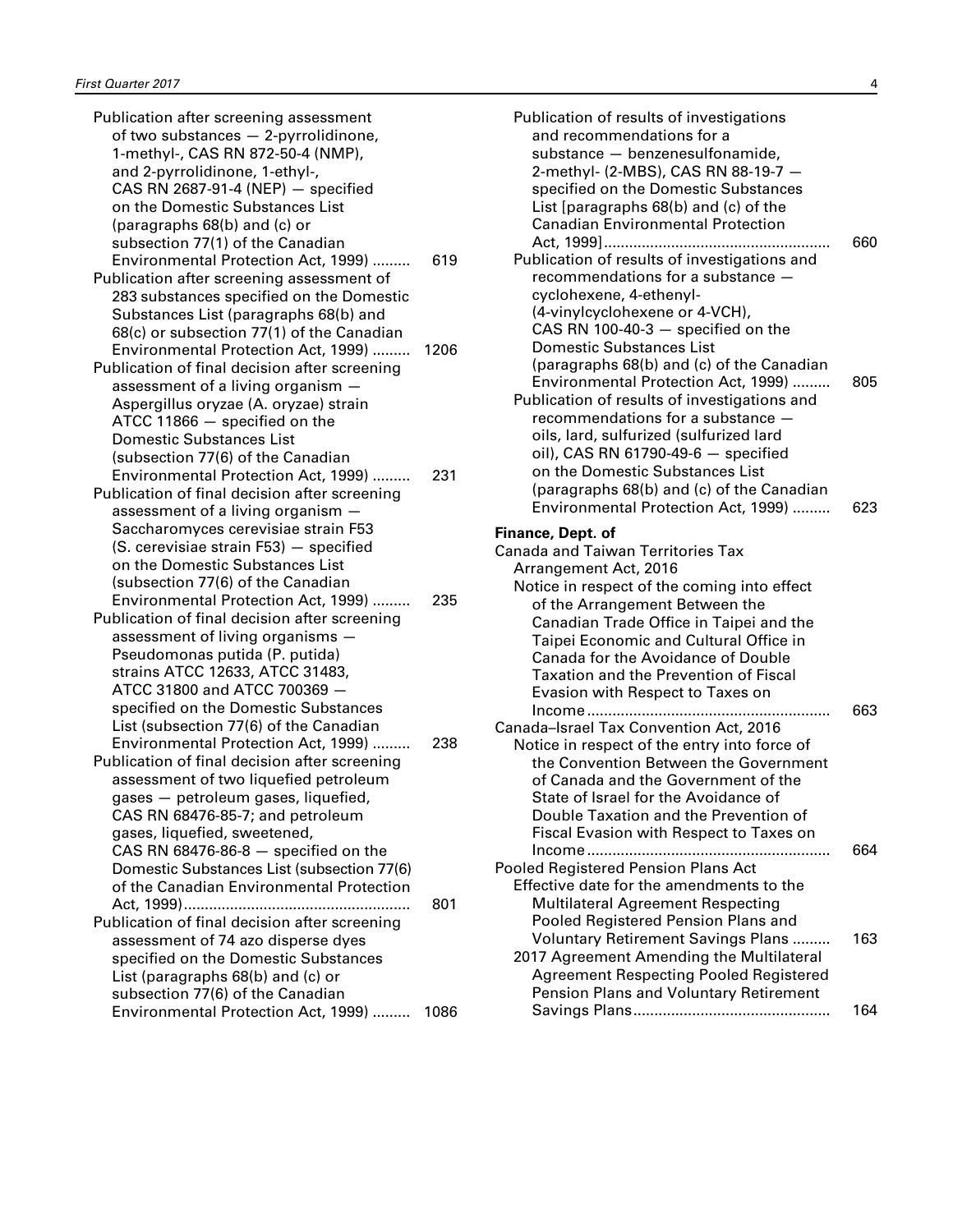| <b>Global Affairs Canada</b>                      |     |
|---------------------------------------------------|-----|
| <b>Consultations on a Potential Free Trade</b>    |     |
|                                                   | 880 |
| Consultations on the fifth review of the          |     |
| Record of Discussion on Trade in                  |     |
| Pharmaceutical Products (Erratum)                 | 191 |
|                                                   |     |
| Health, Dept. of                                  |     |
| Department of Health Act                          |     |
| Notice amending Health Canada's National          |     |
| <b>Dosimetry Services Products, Services</b>      |     |
|                                                   | 559 |
| Notice of annual increase of Health               |     |
| Canada's Drug Master Files and                    |     |
| Certificate of a Pharmaceutical                   |     |
|                                                   | 743 |
| <b>Financial Administration Act</b>               |     |
| Notice of annual increase of fees pursuant        |     |
| to Fees in Respect of Drugs and Medical           |     |
|                                                   | 744 |
| <b>Hazardous Materials Information Review Act</b> |     |
| Decisions, undertakings and orders                |     |
| on claims for exemption  569, 861, 1313           |     |
| Filing of claims for exemption  574, 868, 1315    |     |
| Industry, Dept. of                                |     |
|                                                   |     |
| 1101, 1317                                        |     |
| <b>Boards of Trade Act</b>                        |     |
| North Battleford Chamber of Commerce              | 188 |
| <b>Investment Canada Act</b>                      |     |
| Amount for the year 2017                          | 664 |
| <b>Radiocommunication Act</b>                     |     |
| Notice No. SMSE-001-17 - Release of               |     |
|                                                   | 588 |
| Notice No. SMSE-002-17 - Consultation             |     |
| on the Technical and Policy Framework             |     |
| for Radio Local Area Network Devices              |     |
| Operating in the 5150-5250 MHz                    |     |
|                                                   | 590 |
| Notice No. SMSE-003-17 - Release of               |     |
| CS-03, Part V, Issue 9, Amendment 2               | 591 |
| Notice No. SMSE-006-17 - Release                  |     |
| of ICES-002, Issue 6 (Amendment 1)                | 752 |
|                                                   |     |
| <b>Innovation, Science and Economic</b>           |     |
| <b>Development Canada</b>                         |     |
| Notice of opportunity for the Asia Pacific        |     |
| <b>Economic Cooperation Cross Border</b>          |     |
| Privacy Rules System - Application for            |     |
| recognition as Accountability Agent               | 242 |
| <b>Competition Act</b>                            |     |
| <b>Revised Competition Act pre-merger</b>         |     |
| notification transaction-size threshold           |     |
|                                                   | 885 |
|                                                   |     |

| Department of Industry Act and<br><b>Radiocommunication Act</b><br>Notice No. SMSE-009-17 - Consultation<br>on the Licensing Framework for<br>Non-Geostationary Satellite Orbit<br>(NGSO) Systems and Clarification of<br>Application Procedures for All Satellite<br><b>Radiocommunication Act</b><br>Notice No. SMSE-004-17 - Release of | 885        |
|--------------------------------------------------------------------------------------------------------------------------------------------------------------------------------------------------------------------------------------------------------------------------------------------------------------------------------------------|------------|
| Justice, Dept. of<br><b>Statutes Repeal Act</b>                                                                                                                                                                                                                                                                                            | 887<br>875 |
| <b>Natural Resources, Dept. of</b><br><b>Energy Efficiency Act</b><br>Notice of intent to improve the energy<br>efficiency of appliances and equipment<br>through Amendment 15 to the Energy                                                                                                                                               | 876        |
| <b>Privy Council Office</b><br>Appointment opportunities 9, 191, 245,<br>594, 628, 669, 753, 809, 888, 1102, 1224, 1373                                                                                                                                                                                                                    |            |
| <b>Public Safety and Emergency Preparedness,</b><br>Dept. of<br><b>Criminal Code</b><br>Designation as counterfeit examiner<br>Designation as fingerprint<br>1224<br>Revocation of designation as<br>fingerprint examiner 190, 667, 880                                                                                                    | 665        |
| <b>Superintendent of Financial Institutions.</b><br>Office of the<br><b>Bank Act</b><br>Bank Lombard Odier & Co Ltd -<br>Approval to have a financial                                                                                                                                                                                      |            |
| establishment in Canada<br>Canadian Western Bank - Exemption<br>Concentra Bank - Letters patent of<br>continuance and order to commence                                                                                                                                                                                                    | 668<br>592 |
| National Bank of Canada - Exemption<br>Street Capital Bank of Canada - Letters<br>patent of continuance and order to                                                                                                                                                                                                                       | 668<br>8   |
| commence and carry on business<br>VersaBank - Letters patent of<br>amalgamation and order to commence                                                                                                                                                                                                                                      | 627        |
| <b>Insurance Companies Act</b><br>Sun Life Financial Inc. - Exemption                                                                                                                                                                                                                                                                      | 809<br>593 |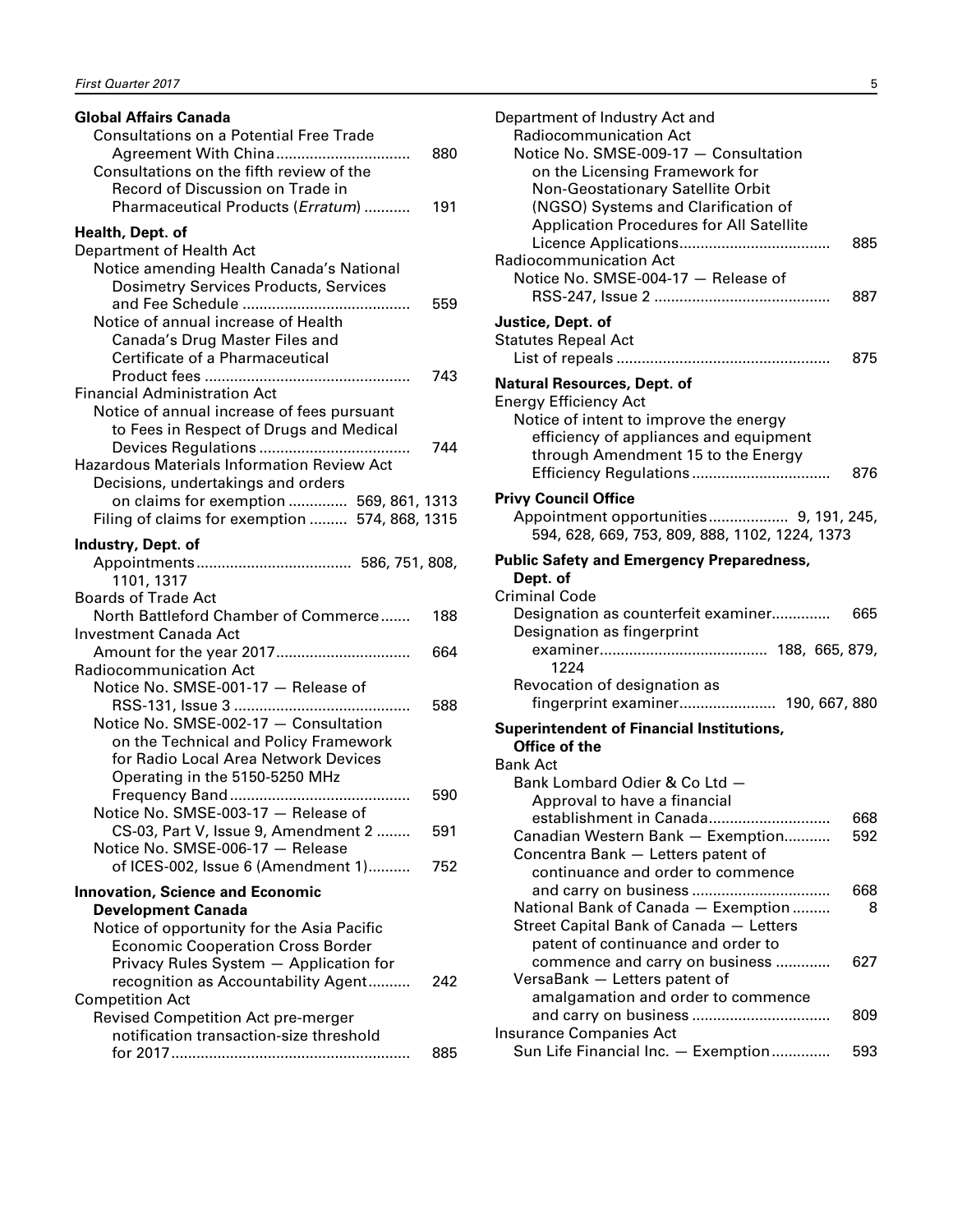#### <span id="page-7-0"></span>**Transport, Dept. of**

| Aeronautics Act                                   |      |
|---------------------------------------------------|------|
| Notice of intent to amend the Canadian            |      |
|                                                   | 1318 |
| Canada Marine Act                                 |      |
| Montreal Port Authority - Supplementary           |      |
|                                                   | 1365 |
| Trois-Rivières Port Authority -                   |      |
| Supplementary letters patent                      | 626  |
| Canada Shipping Act, 2001                         |      |
| Eastern Canada Response Corporation               |      |
|                                                   | 1368 |
| <b>Treasury Board Secretariat</b>                 |      |
| <b>Public Service Superannuation Regulations,</b> |      |
| <b>Canadian Forces Superannuation</b>             |      |
| Regulations and Royal Canadian Mounted            |      |
| <b>Police Superannuation Regulations</b>          |      |
| Quarterly rates                                   | 811  |
| Royal Canadian Mounted Police Act and             |      |
|                                                   |      |
| <b>Enhancing Royal Canadian Mounted</b>           |      |
| <b>Police Accountability Act</b>                  |      |
| Determination of categories of members of         |      |
| the Royal Canadian Mounted Police and             |      |
|                                                   | 672  |
|                                                   |      |

#### **MISCELLANEOUS NOTICES**

#### **A**

| Alberta Transportation                                                                            | 821  |
|---------------------------------------------------------------------------------------------------|------|
| Arsenault, Terry, and Krista Arsenault                                                            | 766  |
| B                                                                                                 |      |
| Bank of Tokyo-Mitsubishi UFJ (Canada)<br>Certificate of continuance 766, 821, 904,<br>1130        |      |
| С                                                                                                 |      |
| <b>Coast Capital Savings Credit Union</b><br>Letters patent of continuance                        | 1385 |
|                                                                                                   |      |
| <b>ICICI Bank Canada</b><br>Reduction of stated capital<br>Indigenous and Northern Affairs Canada | 1130 |
|                                                                                                   | 204  |
| К                                                                                                 |      |
| Kelly, Lloyd Michael, Lloyd Joseph Kelly<br>and Jonathan Francis Kelly                            | 254  |
|                                                                                                   |      |
| Lewis, David, and Derrick Lewis                                                                   | 647  |

#### **M**

| Mega International Commercial Bank (Canada)<br>and Mega International Commercial<br>Bank Co., Ltd.<br>Transfer of business 256, 606, 648,                                                |
|------------------------------------------------------------------------------------------------------------------------------------------------------------------------------------------|
| 678<br>Murphy, Lori, and Scott Nicholson                                                                                                                                                 |
| 255                                                                                                                                                                                      |
| N<br>New India Assurance Company,<br>Limited (The)<br>649                                                                                                                                |
| P                                                                                                                                                                                        |
| Perry, Ryan<br>1385                                                                                                                                                                      |
| R<br>Raspberry Point Oyster Co. Inc.<br>607                                                                                                                                              |
| S                                                                                                                                                                                        |
| <b>Silicon Valley Bank</b><br>Application to establish a foreign<br>bank lending branch 257, 608, 649,<br>678                                                                            |
| Sirius Bermuda Insurance Company Ltd.<br>Application to establish a Canadian                                                                                                             |
| т                                                                                                                                                                                        |
| Trainor, Carson James<br>254                                                                                                                                                             |
| U                                                                                                                                                                                        |
| Ukrainian Catholic Women's League of Canada<br>767                                                                                                                                       |
| <b>ORDERS IN COUNCIL</b>                                                                                                                                                                 |
| <b>National Energy Board</b><br><b>National Energy Board Act</b><br>Order - Certificate of Public Convenience<br>and Necessity GC-127 to NOVA Gas<br>Transmission Ltd. in respect of the |

#### **PARLIAMENT**

# **Chief Electoral Officer**

| <b>Canada Elections Act</b>                    |      |
|------------------------------------------------|------|
| Deregistration of a registered political       |      |
|                                                | 248  |
| Deregistration of a registered political party |      |
| and its registered electoral district          |      |
|                                                | 1105 |

NGTL Towerbirch Expansion Project......... 1234

construction and operation of the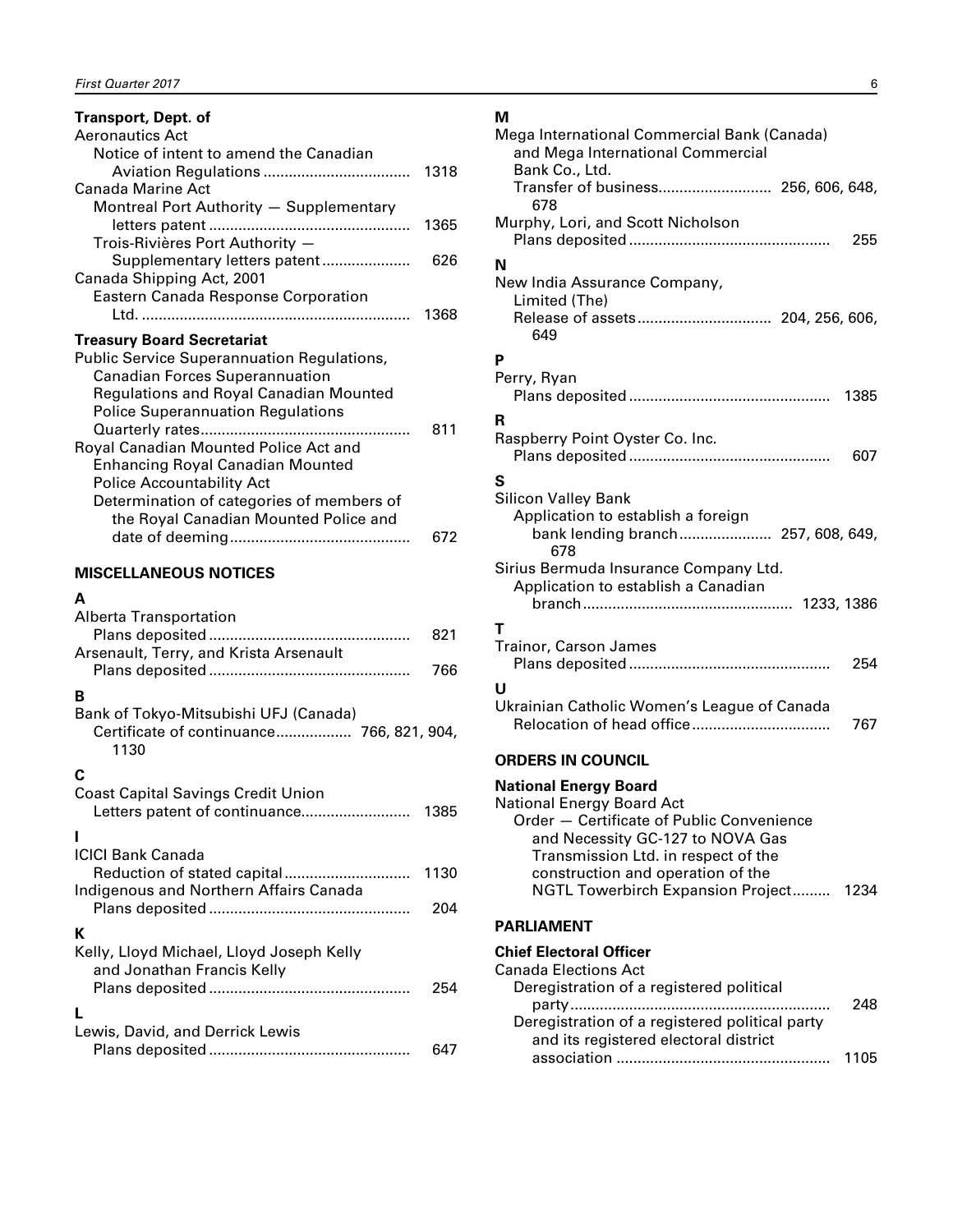<span id="page-8-0"></span>

| Determination of number of electors<br>(Published as Extra Vol. 151, No. 2, on<br>Wednesday, March 1, 2017)<br>Inflation adjustment factor<br>List of returning officers<br>(Published as Extra Vol. 151, No. 1, on<br>Thursday, January 19, 2017)                             | 756  |
|--------------------------------------------------------------------------------------------------------------------------------------------------------------------------------------------------------------------------------------------------------------------------------|------|
| <b>Commissioner of Canada Elections</b><br><b>Canada Elections Act</b>                                                                                                                                                                                                         |      |
| <b>House of Commons</b><br>Filing applications for private bills<br>(First Session, Forty-Second<br>599, 631, 673, 756, 815, 891, 1105, 1227, 1378                                                                                                                             |      |
| Senate<br>Royal assent                                                                                                                                                                                                                                                         | 195  |
| <b>PROPOSED REGULATIONS</b>                                                                                                                                                                                                                                                    |      |
| <b>Canadian Food Inspection Agency</b><br>Safe Food for Canadians Act<br>Safe Food for Canadians Regulations                                                                                                                                                                   | 259  |
| <b>Employment and Social Development,</b><br>Dept. of<br>Canada Labour Code<br><b>Regulations Amending the Canada</b><br>Occupational Health and Safety                                                                                                                        | 1245 |
| <b>Environment, Dept. of the</b><br>Canadian Environmental Protection Act, 1999<br><b>Regulations Amending the</b><br>Heavy-duty Vehicle and Engine<br><b>Greenhouse Gas Emission Regulations</b><br>and Other Regulations Made Under<br>the Canadian Environmental Protection |      |
| <b>Fisheries Act</b>                                                                                                                                                                                                                                                           | 906  |
| <b>Regulations Amending the Metal Mining</b>                                                                                                                                                                                                                                   | 681  |
| <b>Species at Risk Act</b><br>Order Amending Schedule 1 to the Species                                                                                                                                                                                                         | 1133 |

| Environment, Dept. of the, and Dept. of Health<br>Canadian Environmental Protection Act, 1999<br><b>Order Adding Toxic Substances to</b><br>Schedule 1 to the Canadian<br>Environmental Protection Act, 1999 | 769         |
|--------------------------------------------------------------------------------------------------------------------------------------------------------------------------------------------------------------|-------------|
| <b>Great Lakes Pilotage Authority</b><br>Pilotage Act<br><b>Regulations Amending the Great Lakes</b><br>Pilotage Tariff Regulations                                                                          | 1180        |
| Health, Dept. of<br><b>Financial Administration Act</b><br>Regulations Amending the Fees in Respect<br>of Drugs and Medical Devices                                                                          |             |
| <b>Food and Drugs Act</b><br>Regulations Amending the Food and<br>Drug Regulations and the Regulations<br>Amending the Food and Drug<br>Regulations (Shortages of Drugs and                                  | 1077        |
| Discontinuation of Sale of Drugs)<br><b>Pest Control Products Act</b><br><b>Regulations Amending the Pest Control</b><br><b>Products Regulations (Personal Use</b>                                           | 1052<br>700 |
| <b>Pacific Pilotage Authority</b>                                                                                                                                                                            |             |
| <b>Pilotage Act</b><br>Regulations Amending the Pacific Pilotage                                                                                                                                             | 782         |
| <b>Transport, Dept. of</b><br><b>Motor Vehicle Safety Act</b><br><b>Regulations Amending the Motor Vehicle</b><br>Safety Regulations (Bus Seat Belts)                                                        | 1287        |
| <b>SUPPLEMENTS</b>                                                                                                                                                                                           |             |
| <b>Copyright Board</b><br>Statement of Royalties to Be Collected by<br>SOCAN for the Communication to the                                                                                                    |             |

SOCAN for the Communication to the Public by Telecommunication, in Canada, of Musical or Dramatico-Musical Works, see *Canada Gazette*, No. 4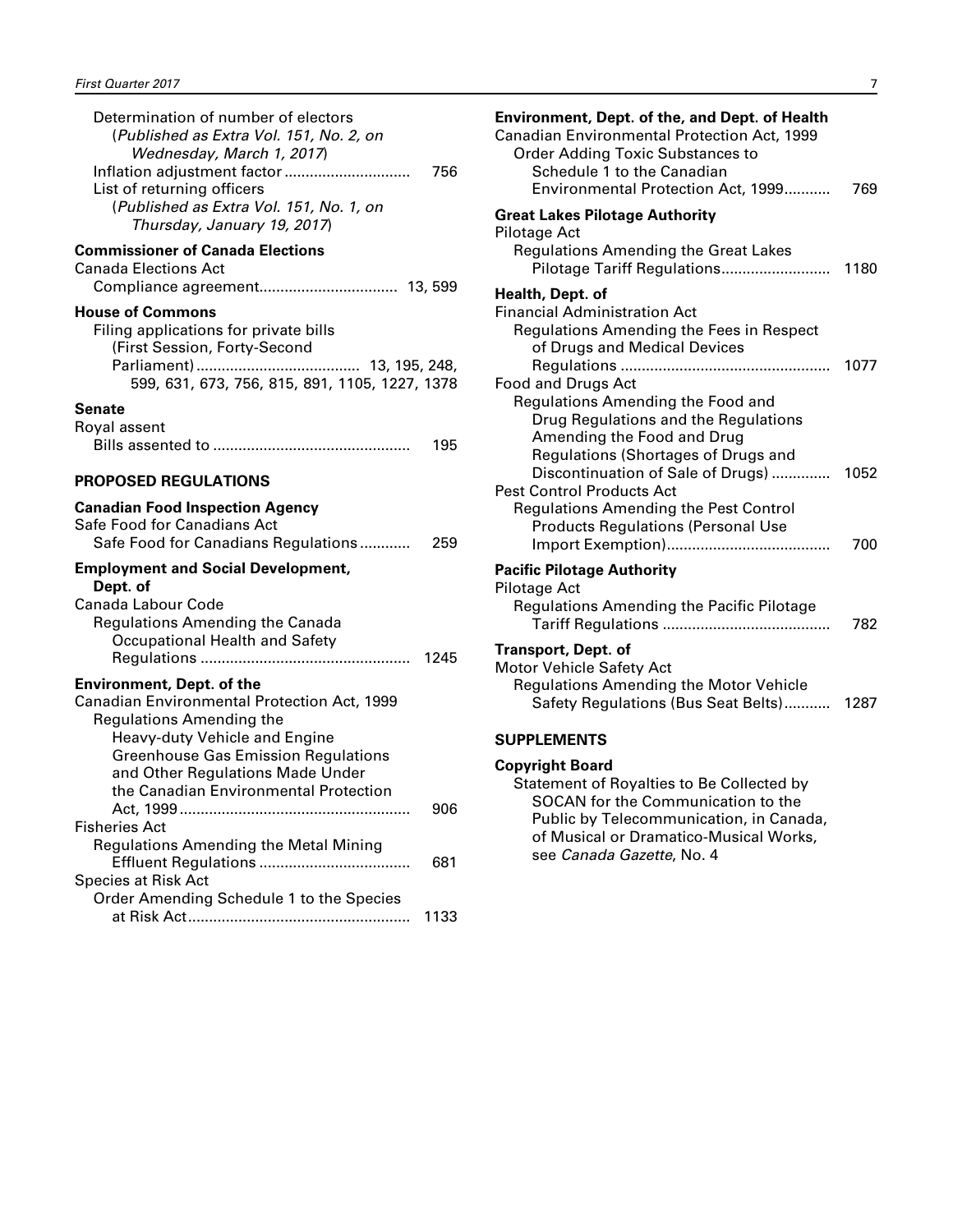#### **INDEX**

<span id="page-9-0"></span>Le présent index trimestriel de la *Gazette du Canada*  s'applique aux numéros 1 à 12, dont la date et les numéros de page sont indiqués ci-dessous aux fins de référence.

|     | Volume Numéro  | Date       | Pages       |
|-----|----------------|------------|-------------|
| 151 | 1              | 7 janvier  | $1$ à $20$  |
| 151 | $\overline{2}$ | 14 janvier | 21 à 207    |
| 151 | 3              | 21 janvier | 208 à 544   |
| 151 | 4              | 28 janvier | 545 à 612   |
| 151 | 5              | 4 février  | 613 à 654   |
| 151 | 6              | 11 février | 655 à 714   |
| 151 | 7              | 18 février | 715 à 798   |
| 151 | 8              | 25 février | 799 à 823   |
| 151 | 9              | 4 mars     | 824 à 1084  |
| 151 | 10             | 11 mars    | 1085 à 1200 |
| 151 | 11             | 18 mars    | 1201 à 1300 |
| 151 | 12             | 25 mars    | 1301 à 1388 |

#### **AVIS DIVERS**

#### **A**

| Affaires autochtones et du Nord Canada      |      |
|---------------------------------------------|------|
|                                             | 204  |
| <b>Alberta Transportation</b>               |      |
|                                             | 821  |
| Arsenault, Terry, et Krista Arsenault       | 766  |
|                                             |      |
| B                                           |      |
| Banque de Tokyo-Mitsubishi UFJ (Canada)     |      |
| 1130                                        |      |
| Banque ICICI du Canada                      |      |
| Réduction du capital déclaré                | 1130 |
| C                                           |      |
| <b>Coast Capital Savings Credit Union</b>   |      |
| Lettres patentes de prorogation             | 1385 |
| К                                           |      |
| Kelly, Lloyd Michael, Lloyd Joseph Kelly et |      |
| Jonathan Francis Kelly                      |      |
|                                             | 254  |
|                                             |      |
| L                                           |      |
| Lewis, David, et Derrick Lewis              |      |
|                                             | 647  |
| м                                           |      |
| Mega International Commercial Bank (Canada) |      |
| et Mega International Commercial            |      |
| Bank Co., Ltd.                              |      |
| Vente d'éléments d'actif  256, 606, 648,    |      |
| 678                                         |      |
| Murphy, Lori, et Scott Nicholson            |      |
|                                             | 255  |

### **N**

| New India Assurance Company,                |            |
|---------------------------------------------|------------|
| Limited (The)                               |            |
| Libération d'actif 204, 256, 606,           |            |
| 649                                         |            |
| P                                           |            |
| Perry, Ryan                                 |            |
|                                             | 1385       |
|                                             |            |
| R                                           |            |
| Raspberry Point Oyster Co. Inc.             |            |
|                                             | 607        |
| S                                           |            |
| <b>Silicon Valley Bank</b>                  |            |
| Demande d'ouverture d'une                   |            |
| succursale de prêt de                       |            |
| banque étrangère  257, 608, 649,<br>678     |            |
| Sirius Bermuda Insurance Company Ltd.       |            |
| Demande d'établissement d'une               |            |
| succursale canadienne 1233, 1386            |            |
| т                                           |            |
| <b>Trainor, Carson James</b>                |            |
|                                             | 254        |
|                                             |            |
| U                                           |            |
| Ukrainian Catholic Women's League of Canada |            |
| Changement de lieu du siège social          | 767        |
| <b>AVIS DU GOUVERNEMENT</b>                 |            |
| <b>Affaires mondiales Canada</b>            |            |
| Consultations sur le cinquième examen       |            |
| du Compte rendu des débats sur le           |            |
| commerce des produits                       |            |
| pharmaceutiques (Erratum)<br>.              | 191        |
| Consultations sur un possible accord de     |            |
| libre-échange avec la Chine                 | 880        |
|                                             |            |
| <b>Banque du Canada</b>                     |            |
| <b>Bilan</b>                                |            |
| État de la situation financière au          |            |
|                                             | 598<br>814 |
|                                             | 1377       |
|                                             |            |
| Citoyenneté et de l'Immigration, min. de la |            |
| Loi sur l'immigration et la protection      |            |
| des réfugiés                                |            |
| Instructions ministérielles concernant      |            |
| la catégorie « diplômés étrangers du        |            |
|                                             | 835        |
| Instructions ministérielles concernant      |            |
| la catégorie « travailleurs hautement       |            |

qualifiés du Canada Atlantique » ............... 831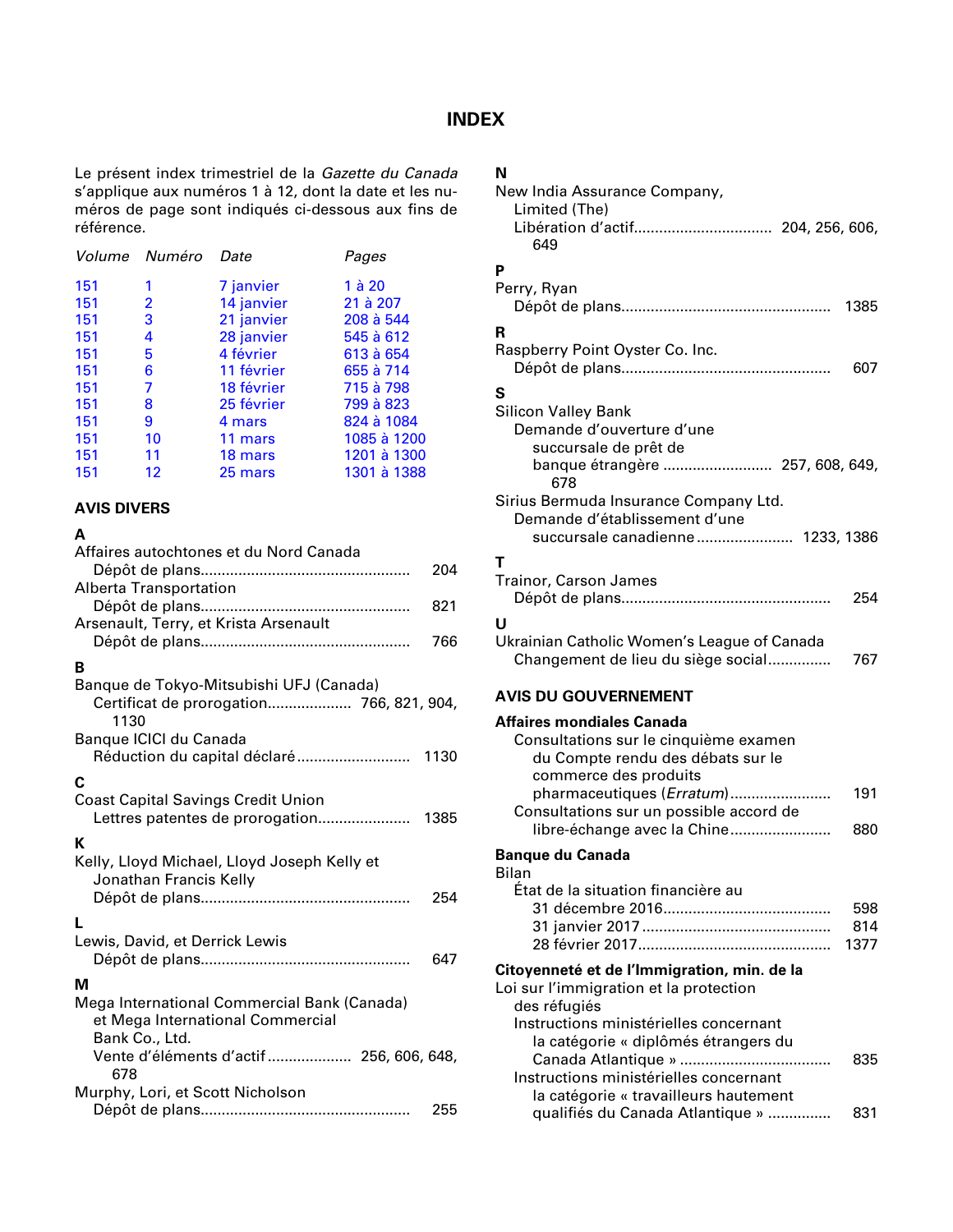| Instructions ministérielles concernant<br>la catégorie « travailleurs qualifés<br>intermédiaires du Canada Atlantique »<br>Instructions ministérielles sur le traitement<br>des demandes dans le cadre du projet<br>pilote concernant l'immigration au<br>Instructions ministérielles sur le traitement<br>des demandes de visa de résident<br>permanent faites par les parents ou<br>grands-parents d'un répondant, au titre<br>de la catégorie du regroupement familial, | 828<br>825 |
|----------------------------------------------------------------------------------------------------------------------------------------------------------------------------------------------------------------------------------------------------------------------------------------------------------------------------------------------------------------------------------------------------------------------------------------------------------------------------|------------|
| et sur le traitement des demandes de<br>parrainage faites relativement à ces                                                                                                                                                                                                                                                                                                                                                                                               | 5          |
| Conseil privé, Bureau du<br>Possibilités de nominations  9, 191, 245,<br>594, 628, 669, 753, 809, 888, 1102, 1224, 1373                                                                                                                                                                                                                                                                                                                                                    |            |
| Directeur des poursuites pénales, Bureau du<br>Loi sur le directeur des poursuites pénales                                                                                                                                                                                                                                                                                                                                                                                 | 592        |
| Emploi et du Développement social, min. de l'<br>Régime de pensions du Canada<br>Avis d'intention de révoquer le Règlement<br>sur le Régime de pensions du Canada<br>(numéros d'assurance sociale) et de<br>modifier le Règlement sur le Régime de                                                                                                                                                                                                                         | 716        |
| Environnement, min. de l'<br>Loi canadienne sur la protection de<br>l'environnement (1999)<br>Arrêté 2017-66-01-02 modifiant la Liste                                                                                                                                                                                                                                                                                                                                      |            |
| Arrêté 2017-87-01-02 modifiant la Liste                                                                                                                                                                                                                                                                                                                                                                                                                                    | 841        |
| Arrêté 2017-87-02-02 modifiant la Liste                                                                                                                                                                                                                                                                                                                                                                                                                                    | 658        |
| Avis aux parties intéressées - Publication<br>d'un document de travail sur une Norme                                                                                                                                                                                                                                                                                                                                                                                       | 845        |
| sur les carburants propres<br>Avis concernant le Code de pratique<br>concernant la gestion écologiquement<br>responsable des lampes au mercure en                                                                                                                                                                                                                                                                                                                          | 839        |
| Avis concernant le Code de pratique pour<br>la réduction des émissions de composés<br>organiques volatils (COV) provenant<br>de bitume fluidifié et d'émulsion                                                                                                                                                                                                                                                                                                             | 657        |
| Avis concernant les substances visées par la                                                                                                                                                                                                                                                                                                                                                                                                                               | 800        |
| mise à jour de l'inventaire de 2017<br>Avis d'intention concernant l'Avis de<br>nouvelle activité nº 13712a (modification                                                                                                                                                                                                                                                                                                                                                  | 89         |
| à l'Avis de nouvelle activité nº 13712)                                                                                                                                                                                                                                                                                                                                                                                                                                    | 22         |

| Avis d'intention de modifier la Liste                                            |     |
|----------------------------------------------------------------------------------|-----|
| intérieure en vertu du paragraphe 87(3)                                          |     |
| de la Loi canadienne sur la protection de                                        |     |
| l'environnement (1999)                                                           | 31  |
| Avis d'intention de modifier la Liste                                            |     |
| intérieure en vertu du paragraphe 87(3)                                          |     |
| de la Loi canadienne sur la protection de                                        |     |
| l'environnement (1999) [Erratum]                                                 | 546 |
| Avis d'intention de modifier la Liste                                            |     |
| intérieure en vertu du paragraphe 112(3)                                         |     |
| de la Loi canadienne sur la protection                                           |     |
| de l'environnement (1999) pour indiquer                                          |     |
| que le paragraphe 106(3) de cette loi                                            |     |
| s'applique aux organismes vivants                                                |     |
| mentionnés dans le présent avis                                                  | 209 |
| Avis de nouvelle activité nº 15796                                               | 659 |
| Avis de nouvelle activité nº 18910                                               | 717 |
| Avis de nouvelle activité nº 18911                                               | 728 |
| Avis de nouvelle activité nº 18936                                               | 846 |
| Ébauches de recommandations fédérales                                            |     |
| pour la qualité de l'environnement à                                             |     |
| l'égard de certaines substances                                                  | 656 |
| Loi sur la protection d'espèces animales ou                                      |     |
| végétales sauvages et la réglementation de                                       |     |
| leur commerce international et<br>interprovincial                                |     |
| Avis d'intention de modifier le Règlement                                        |     |
| sur le commerce d'espèces animales et                                            |     |
|                                                                                  | 161 |
|                                                                                  |     |
| <b>Environnement et Changement</b>                                               |     |
| climatique Canada                                                                |     |
| Loi sur les espèces en péril                                                     |     |
| Description de l'habitat essentiel de                                            |     |
| la couleuvre royale dans la réserve<br>nationale de faune du ruisseau Big Creek, |     |
| la réserve nationale de faune de                                                 |     |
| Long Point et la réserve nationale de                                            |     |
|                                                                                  | 615 |
|                                                                                  |     |
| Environnement, min. de l', et min. de la Santé                                   |     |
| Loi canadienne sur la protection de                                              |     |
| l'environnement (1999)                                                           |     |
| Avis d'intention de développer un<br>règlement concernant le formaldéhyde 1202   |     |
| Publication après évaluation préalable                                           |     |
| d'un organisme vivant - la souche                                                |     |
| ATCC 486 de Cellulomonas biazotea                                                |     |
| (C. biazotea) - inscrit sur la Liste                                             |     |
| intérieure [paragraphe 77(1) de la                                               |     |
| Loi canadienne sur la protection de                                              |     |
| l'environnement (1999)]                                                          | 741 |
| Publication après évaluation préalable d'un                                      |     |
| organisme vivant - la                                                            |     |
| souche ATCC 4698 de Micrococcus                                                  |     |
| luteus (M. luteus) - inscrit sur la Liste                                        |     |
| intérieure [paragraphe 77(1) de la Loi                                           |     |
| canadienne sur la protection de                                                  |     |
| l'environnement (1999)]                                                          | 228 |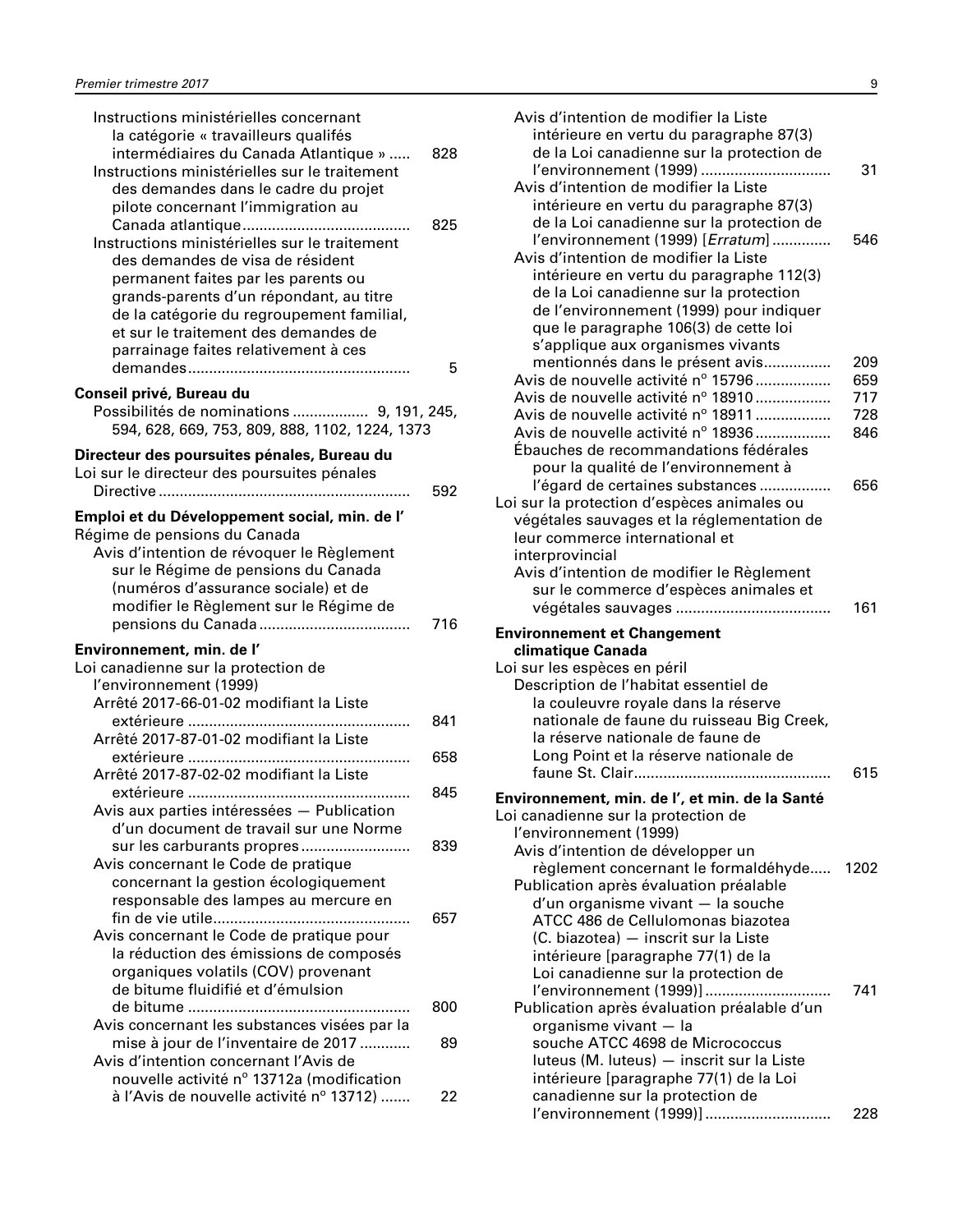| Publication après évaluation préalable d'un    |     |
|------------------------------------------------|-----|
| organisme vivant - la                          |     |
| souche ATCC 6205 de Chaetomium                 |     |
| globosum (C. globosum) - inscrit sur la        |     |
| Liste intérieure [paragraphe 77(1) de          |     |
| la Loi canadienne sur la protection de         |     |
| l'environnement (1999)]                        | 225 |
| Publication après évaluation préalable         |     |
| d'un organisme vivant - la souche              |     |
| ATCC 8010 d'Arthrobacter globiformis           |     |
| (A. globiformis) - inscrit sur la Liste        |     |
| intérieure [paragraphe 77(1) de la             |     |
| Loi canadienne sur la protection de            |     |
| l'environnement (1999)]                        | 738 |
| Publication après évaluation préalable d'un    |     |
| organisme vivant - la                          |     |
| souche ATCC 9500 de Bacillus circulans         |     |
|                                                |     |
| (B. circulans) - inscrit sur la Liste          |     |
| intérieure [paragraphe 77(1) de la Loi         |     |
| canadienne sur la protection de                |     |
| l'environnement (1999)]                        | 219 |
| Publication après évaluation préalable d'un    |     |
| organisme vivant - la                          |     |
| souche ATCC 14581 de Bacillus                  |     |
| megaterium (B. megaterium) - inscrit           |     |
| sur la Liste intérieure [paragraphe 77(1)      |     |
| de la Loi canadienne sur la protection de      |     |
| l'environnement (1999)]                        | 222 |
| Publication après évaluation préalable         |     |
| d'un organisme vivant - la souche              |     |
| ATCC 74252 de Trichoderma reesei               |     |
| (T. reesei) - inscrit sur la Liste             |     |
| intérieure [paragraphe 77(1) de la             |     |
| Loi canadienne sur la protection de            |     |
| l'environnement (1999)]                        | 616 |
| Publication après évaluation préalable         |     |
| d'une substance - l'anhydride acétique,        |     |
| NE CAS 108-24-7 - inscrite sur la Liste        |     |
| intérieure [paragraphe 77(1) de la Loi         |     |
| canadienne sur la protection de                |     |
| l'environnement (1999)]                        | 552 |
| Publication après évaluation préalable de      |     |
| cinq alcanes à chaîne courte inscrits sur      |     |
| la Liste intérieure [alinéas 68b) et c) et     |     |
| paragraphe 77(1) de la Loi canadienne          |     |
| sur la protection de                           |     |
| l'environnement (1999)]                        | 555 |
| .<br>Publication après évaluation préalable de |     |
| deux substances - la                           |     |
| 1-méthyl-2-pyrrolidone,                        |     |
|                                                |     |
| NE CAS 872-50-4 (NMP), et la                   |     |
| 1-éthylpyrrolidin-2-one,                       |     |
| NE CAS 2687-91-4 (NEP) - inscrites             |     |
| sur la Liste intérieure [alinéas 68b) et c)    |     |
| ou paragraphe 77(1) de la Loi                  |     |
| canadienne sur la protection de                |     |
| l'environnement (1999)]                        | 619 |

| Publication après évaluation préalable de                                          |      |
|------------------------------------------------------------------------------------|------|
| deux substances - le                                                               |      |
| bis(2-éthylhexanoate) de calcium                                                   |      |
| (2-éthylhexanoate de calcium),                                                     |      |
| NE CAS 136-51-6; le                                                                |      |
| 2-éthylhexanoate de 2-éthylhexyle,<br>NE CAS 7425-14-1 - inscrites sur la          |      |
| Liste intérieure [alinéas 68b) et c) ou                                            |      |
| paragraphe 77(1) de la Loi canadienne                                              |      |
| sur la protection de l'environnement                                               |      |
| $(1999)]$                                                                          | 1308 |
| Publication après évaluation préalable de                                          |      |
| sept oxydes d'éthane-1,2-diol inscrits                                             |      |
| sur la Liste intérieure [alinéas 68b)                                              |      |
| et 68c) ou paragraphe 77(1) de la                                                  |      |
| Loi canadienne sur la protection de                                                |      |
| l'environnement (1999)]                                                            | 857  |
| Publication après évaluation préalable de<br>283 substances inscrites sur la Liste |      |
| intérieure [alinéas 68b) et c) ou                                                  |      |
| paragraphe 77(1) de la Loi                                                         |      |
| canadienne sur la protection de                                                    |      |
| l'environnement (1999)]                                                            | 1206 |
| Publication de la décision finale après                                            |      |
| évaluation préalable d'organismes                                                  |      |
| vivants - les souches ATCC 12633,                                                  |      |
| ATCC 31483, ATCC 31800 et                                                          |      |
| ATCC 700369 de Pseudomonas putida                                                  |      |
| (P. putida) - inscrits sur la Liste                                                |      |
| intérieure [paragraphe 77(6) de la Loi                                             |      |
| canadienne sur la protection de<br>l'environnement (1999)]                         | 238  |
| Publication de la décision finale après                                            |      |
| évaluation préalable d'un organisme                                                |      |
| vivant - la souche ATCC 11866                                                      |      |
| d'Aspergillus oryzae - inscrit sur                                                 |      |
| la Liste intérieure [paragraphe 77(6) de                                           |      |
| la Loi canadienne sur la protection de                                             |      |
| l'environnement (1999)]                                                            | 231  |
| Publication de la décision finale                                                  |      |
| après évaluation préalable d'un                                                    |      |
| organisme vivant - la souche F53 de                                                |      |
| Saccharomyces cerevisiae - inscrit sur<br>la Liste intérieure [paragraphe 77(6) de |      |
| la Loi canadienne sur la protection de                                             |      |
| l'environnement (1999)]                                                            | 235  |
| Publication de la décision finale après                                            |      |
| évaluation préalable de deux gaz de                                                |      |
| pétrole liquéfiés - les gaz de pétrole                                             |      |
| liquéfiés, NE CAS 68476-85-7; les gaz de                                           |      |
| pétrole liquéfiés et adoucis,                                                      |      |
| NE CAS 68476-86-8 - inscrits sur la                                                |      |
| Liste intérieure [paragraphe 77(6) de                                              |      |
| la Loi canadienne sur la protection de<br>l'environnement (1999)]                  | 801  |
|                                                                                    |      |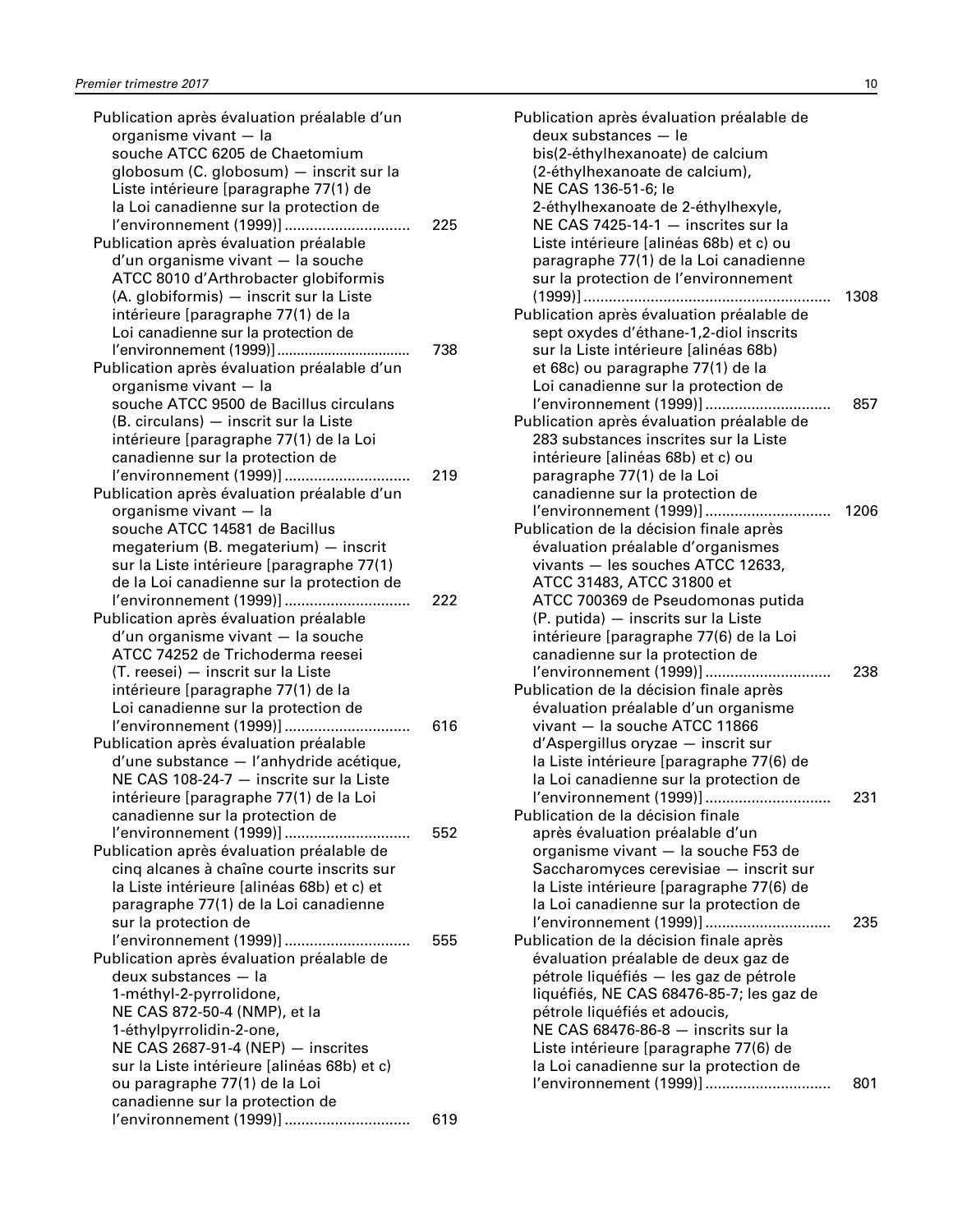| Publication de la décision finale après<br>évaluation préalable de 74 colorants<br>azoïques dispersés inscrits sur la<br>Liste intérieure [alinéas 68b) et c) ou<br>paragraphe 77(6) de la Loi canadienne               |      |
|-------------------------------------------------------------------------------------------------------------------------------------------------------------------------------------------------------------------------|------|
| sur la protection de<br>l'environnement (1999)]<br>Publication des résultats des enquêtes et                                                                                                                            | 1086 |
| recommandations sur une substance -<br>le toluène-2-sulfonamide (2-MBS),<br>NE CAS 88-19-7 - inscrite sur la Liste<br>intérieure [alinéas 68b) et 68c) de la Loi<br>canadienne sur la protection de                     |      |
| Publication des résultats des enquêtes et des                                                                                                                                                                           | 660  |
| recommandations sur une substance - le<br>4-éthénylcyclohexène (4-vinylcyclohexène<br>ou 4-ECH), NE CAS 100-40-3 - inscrite<br>sur la Liste intérieure [alinéas 68b) et c)<br>de la Loi canadienne sur la protection de |      |
| l'environnement (1999)]<br>Publication des résultats des enquêtes                                                                                                                                                       | 805  |
| et des recommandations sur une<br>substance - les huiles de                                                                                                                                                             |      |
| saindoux sulfurisées (huile de saindoux<br>sulfurisée), NE CAS 61790-49-6 - inscrite<br>sur la Liste intérieure [alinéas 68b) et c)                                                                                     |      |
| de la Loi canadienne sur la protection de<br>l'environnement (1999)]                                                                                                                                                    | 623  |
| Finances, min. des<br>Loi de 2016 sur l'arrangement fiscal relatif aux                                                                                                                                                  |      |
| territoires du Canada et de Taiwan<br>Avis relatif à la prise d'effet de                                                                                                                                                |      |
| l'Arrangement entre le Bureau                                                                                                                                                                                           |      |
| commercial du Canada à Taipei et le<br>Bureau économique et culturel de Taipei<br>au Canada en vue d'éviter les doubles                                                                                                 |      |
| impositions et de prévenir l'évasion<br>fiscale en matière d'impôts sur le                                                                                                                                              |      |
| revenu<br>Loi de 2016 sur la convention fiscale                                                                                                                                                                         | 663  |
| Canada-Israël                                                                                                                                                                                                           |      |
| Avis relatif à l'entrée en vigueur de la<br>Convention entre le gouvernement du                                                                                                                                         |      |
| Canada et le gouvernement de l'état                                                                                                                                                                                     |      |
| d'Israël en vue d'éviter les doubles<br>impositions et de prévenir l'évasion                                                                                                                                            |      |
| fiscale en matière d'impôts sur le                                                                                                                                                                                      |      |
| revenu<br>Loi sur les régimes de pension agréés collectifs                                                                                                                                                              | 664  |
| Accord de 2017 modifiant l'Accord                                                                                                                                                                                       |      |
| multilatéral sur les régimes de pension<br>agréés collectifs et les régimes volontaires                                                                                                                                 |      |
| Date d'entrée en vigueur des modifications                                                                                                                                                                              | 164  |
| à l'Accord multilatéral sur les régimes de                                                                                                                                                                              |      |
| pension agréés collectifs et les régimes<br>volontaires d'épargne-retraite                                                                                                                                              | 163  |
|                                                                                                                                                                                                                         |      |

| Industrie, min. de l'                                                                |     |
|--------------------------------------------------------------------------------------|-----|
| 1101, 1317                                                                           |     |
| Loi sur Investissement Canada                                                        |     |
| Montant pour l'année 2017                                                            | 664 |
| Loi sur la radiocommunication                                                        |     |
| Avis $n^{\circ}$ SMSE-001-17 - Publication de                                        |     |
| la 3 <sup>e</sup> édition du CNR-131                                                 | 588 |
| Avis nº SMSE-002-17 - Consultation sur le                                            |     |
| cadre politique et technique régissant les                                           |     |
| dispositifs de réseaux locaux hertziens                                              |     |
| fonctionnant dans la bande de 5 150 à                                                |     |
|                                                                                      | 590 |
| Avis nº SMSE-003-17 - Publication de                                                 |     |
| la SC-03, Partie V, 9 <sup>e</sup> édition,                                          |     |
| Avis nº SMSE-006-17 - Publication de la                                              | 591 |
| NMB-002, 6 <sup>e</sup> édition (modification 1)                                     | 752 |
| Loi sur les chambres de commerce                                                     |     |
| North Battleford Chamber of Commerce                                                 | 188 |
| <b>Innovation, Sciences et Développement</b>                                         |     |
| économique Canada                                                                    |     |
| Avis de possibilité dans le cadre du Régime                                          |     |
| de règles transfrontalières sur la                                                   |     |
| protection de la vie privée de la                                                    |     |
| Coopération économique de la                                                         |     |
| zone Asie-Pacifique - Demande de                                                     |     |
| reconnaissance d'agent de vérification                                               |     |
|                                                                                      | 242 |
| Loi sur la concurrence                                                               |     |
| Seuil révisé visant la taille des transactions                                       |     |
| devant faire l'objet d'un préavis de fusion<br>en vertu de la Loi sur la concurrence |     |
|                                                                                      | 885 |
| Loi sur la radiocommunication                                                        |     |
| Avis nº SMSE-004-17 - Publication du                                                 |     |
|                                                                                      | 887 |
| Loi sur le ministère de l'Industrie et Loi sur la                                    |     |
| radiocommunication                                                                   |     |
| Avis n° SMSE-009-17 - Consultation                                                   |     |
| sur le cadre de délivrance de licences                                               |     |
| pour les systèmes à satellites non                                                   |     |
| géostationnaires et clarification des                                                |     |
| procédures pour toutes les demandes de                                               |     |
| licence relatives à des satellites                                                   | 885 |
| Justice, min. de la                                                                  |     |
| Loi sur l'abrogation des lois                                                        |     |
|                                                                                      | 875 |
| Ressources naturelles, min. des                                                      |     |
| Loi sur l'efficacité énergétique                                                     |     |
| Avis d'intention visant à améliorer                                                  |     |
| l'efficacité énergétique des appareils                                               |     |
| électroménagers et équipements                                                       |     |
| au moyen de la modification 15 au                                                    |     |
| Règlement sur l'efficacité énergétique                                               | 876 |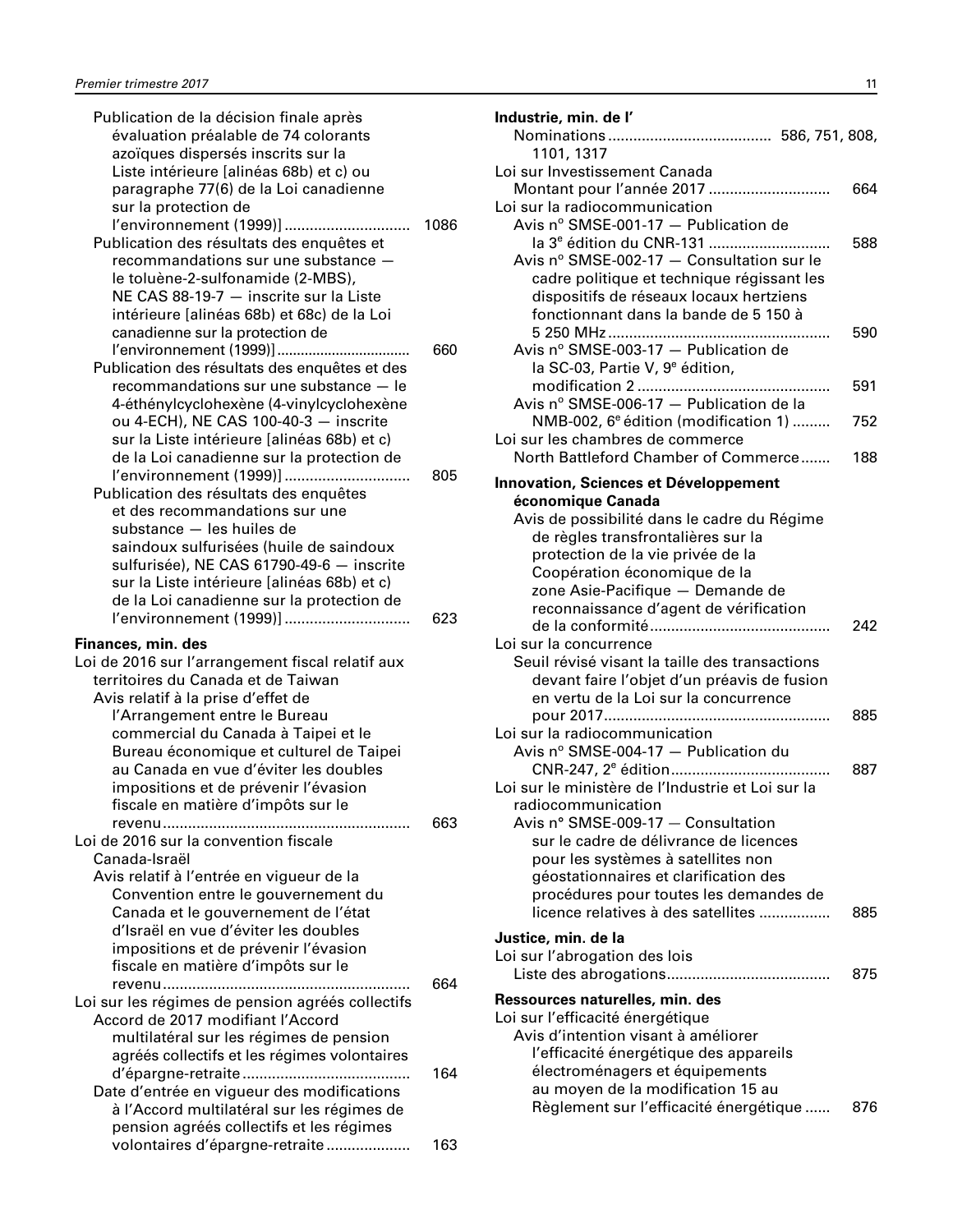<span id="page-13-0"></span>

| Santé, min. de la                               |
|-------------------------------------------------|
| Loi sur la gestion des finances publiques       |
| Avis de majoration annuelle aux termes du       |
| Règlement sur les prix à payer à l'égard        |
| des drogues et instruments médicaux<br>744      |
| Loi sur le contrôle des renseignements relatifs |
| aux matières dangereuses                        |
| Décisions, engagements et ordres rendus         |
| relativement aux demandes de                    |
|                                                 |
| Dépôt des demandes de                           |
|                                                 |
| Loi sur le ministère de la Santé                |
| Avis d'augmentation annuelle des prix à         |
| payer pour les fiches maîtresses des            |
| médicaments et les certificats de produits      |
| 743                                             |
| pharmaceutiques de Santé Canada                 |
| Avis de modification de la Grille des           |
| produits, des services et des tarifs des        |
| Services nationaux de dosimétrie de             |
| 559                                             |
| Secrétariat du Conseil du Trésor                |
| Loi sur la Gendarmerie royale du Canada et      |
| Loi visant à accroître la responsabilité de la  |
| Gendarmerie royale du Canada                    |
| Détermination des catégories de membres         |
| de la Gendarmerie royale du Canada et           |
| date de la conversion<br>672                    |
|                                                 |
| Règlement sur la pension de la fonction         |
| publique, Règlement sur la pension              |
| de retraite des Forces canadiennes et           |
| Règlement sur la pension de retraite de la      |
| Gendarmerie royale du Canada                    |
| Taux trimestriels<br>811                        |
| Sécurité publique et de la Protection civile,   |
| min. de la                                      |
| Code criminel                                   |
| Désignation à titre de préposé aux              |
| empreintes digitales 188, 665, 879,             |
| 1224                                            |
|                                                 |
| Désignation à titre d'inspecteur de la          |
| 665                                             |
| Révocation de nomination                        |
| à titre de préposé aux empreintes               |
|                                                 |
| Surintendant des institutions financières.      |
| Bureau du                                       |
| Loi sur les banques                             |
| Banque canadienne de l'Ouest -                  |
| 592                                             |
| Banque Concentra - Lettres patentes de          |
|                                                 |
| prorogation et ordonnance autorisant<br>668     |
| une banque à fonctionner                        |
| Banque Lombard Odier & Cie SA -                 |
| Agrément relatif aux établissements             |
| 668                                             |

| Banque Nationale du Canada - Dispense<br>Banque Street Capital du Canada - Lettres<br>patentes de prorogation et autorisation | 8    |
|-------------------------------------------------------------------------------------------------------------------------------|------|
| VersaBank - Lettres patentes de fusion et                                                                                     | 627  |
| autorisation de fonctionnement<br>Loi sur les sociétés d'assurances                                                           | 809  |
| Financière Sun Life inc. - Dispense                                                                                           | 593  |
| Transports, min. des                                                                                                          |      |
| Loi de 2001 sur la marine marchande du<br>Canada                                                                              |      |
| Société d'intervention maritime, Est du                                                                                       | 1368 |
| Loi maritime du Canada                                                                                                        |      |
| Administration portuaire de Montréal -<br>Lettres patentes supplémentaires<br>Administration portuaire de Trois-Rivières -    | 1365 |
| Lettres patentes supplémentaires                                                                                              | 626  |
| Loi sur l'aéronautique                                                                                                        |      |
| Avis d'intention de modifier le Règlement de                                                                                  | 1318 |
| <b>COMMISSIONS</b>                                                                                                            |      |
| Agence des services frontaliers du Canada<br>Loi sur les mesures spéciales d'importation                                      |      |
| Barres d'armature pour béton - Décision                                                                                       | 197  |

| Barres d'armature pour beton — Décision  197 |     |
|----------------------------------------------|-----|
| Certaines concentrations de                  |     |
| silicium-métal - Décisions                   | 892 |
| Certains composants usinés industriels en    |     |
|                                              | 632 |
|                                              |     |

# **Agence du revenu du Canada**

| Loi de l'impôt sur le revenu               |  |
|--------------------------------------------|--|
| Révocation de l'enregistrement             |  |
| d'organismes de bienfaisance 18, 198, 633, |  |
| 674, 757, 816, 1106, 1379                  |  |
|                                            |  |

#### **Agence Parcs Canada**

| Loi sur les espèces en péril                 |      |
|----------------------------------------------|------|
| Description de l'habitat essentiel de        |      |
| la couleuvre mince (population de            |      |
| l'Atlantique) et de l'érioderme mou dans     |      |
| le parc national et lieu historique national |      |
|                                              | 1127 |
| Description de l'habitat essentiel du bryum  |      |
| de Porsild dans le parc national du          |      |
|                                              | 605  |
| <b>Commission de la fonction publique</b>    |      |
| Loi sur l'emploi dans la fonction publique   |      |
| Permission accordée (Brousseau, Audrey)      | 1383 |
| Permission accordée (Champagne, Daniel)      | 820  |
| Permission accordée (Chubbs,                 |      |
|                                              | 1128 |
| Permission accordée (Gomis, Antoine)         | 1129 |
| Permission accordée (Guy, Ann)               | 1129 |
| Permission accordée (Henley, Normand)        | 253  |
| Permission accordée (Hogan, David)           | 1384 |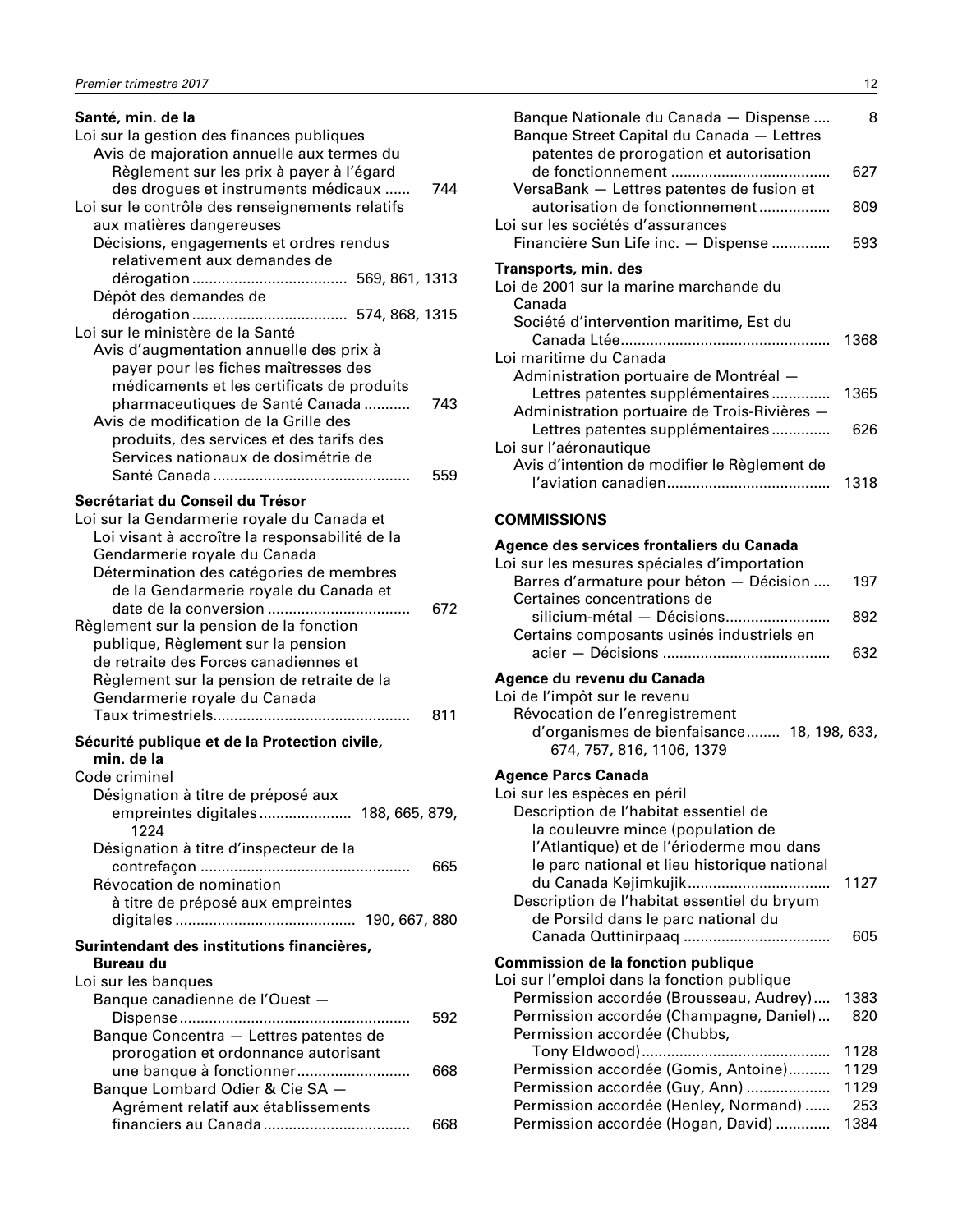<span id="page-14-0"></span>

| Permission et congé accordés (Chima,                                            |             |
|---------------------------------------------------------------------------------|-------------|
|                                                                                 | 765         |
| Permission et congé accordés (El-Cheikh,                                        |             |
| Permission et congé accordés (Gill, Meera)                                      | 252<br>1382 |
| Permission et congé accordés (Nannar,                                           |             |
| Sukhwant Singh)                                                                 | 252         |
| Permission et congé accordés (Snow, Mark                                        |             |
|                                                                                 | 903         |
| Conseil de la radiodiffusion et des                                             |             |
| télécommunications canadiennes                                                  |             |
| 644, 674, 762, 818, 900, 1111, 1229, 1381                                       |             |
|                                                                                 | 203, 1113   |
|                                                                                 |             |
| 675, 763, 819, 901, 1113, 1231, 1382                                            |             |
| Décisions administratives 203, 250, 645,                                        |             |
| 675, 901, 1231, 1382                                                            |             |
| Demandes de la partie 1  203, 250, 604,<br>675, 763, 819, 901, 1112, 1230, 1382 |             |
|                                                                                 | 605         |
|                                                                                 |             |
| Office Canada - Terre-Neuve-et-Labrador des<br>hydrocarbures extracôtiers       |             |
| Loi de mise en œuvre de l'Accord atlantique                                     |             |
| Canada - Terre-Neuve-et-Labrador                                                |             |
| Appel d'offres nº NL16-CFB01                                                    | 635         |
| Appel d'offres nº NL16-CFB02                                                    | 637         |
| Délivrance de permis de prospection -                                           |             |
| Exception aux appels d'offres                                                   | 640         |
| Office national de l'énergie                                                    |             |
| Demande visant l'exportation d'électricité aux                                  |             |
| États-Unis                                                                      | 1231        |
| Northland Power Inc. (Erratum)                                                  | 251         |
|                                                                                 | 902         |
| Secrétariat de l'ALÉNA                                                          |             |
| Demande de révision par un groupe spécial                                       |             |
| Certaines plaques de plâtre originaires ou                                      |             |
| exportées des États-Unis d'Amérique                                             | 763         |
| Tribunal canadien du commerce extérieur                                         |             |
| Appels                                                                          |             |
|                                                                                 | 198         |
|                                                                                 | 603         |
|                                                                                 | 641         |
|                                                                                 | 760         |
|                                                                                 | 893<br>1228 |
| Conclusions                                                                     |             |
|                                                                                 | 201         |
|                                                                                 |             |

| Décisions                                    |      |
|----------------------------------------------|------|
|                                              | 643  |
| Fourniture et équipement médicaux et         |      |
| produits pharmaceutiques                     | 899  |
| Services de soutien professionnel et         |      |
| administratif et services de soutien         |      |
|                                              | 1111 |
| Vêtements, équipement individuel et          |      |
|                                              | 249  |
| Dépôt de rapport                             |      |
|                                              | 201  |
| Enquêtes                                     |      |
|                                              | 1380 |
| Biens et/ou services en lien avec le         |      |
| navire Kathryn Spirit, amarré à              |      |
| Beauharnois (Québec) 644, 760                |      |
| Équipement pour le traitement automatique    |      |
| de données à usage général (y compris        |      |
| les microgiciels), logiciels, fournitures et |      |
| équipement de soutien                        | 1229 |
|                                              | 1380 |
| Services de soutien professionnel et         |      |
| administratif et services de soutien         |      |
|                                              |      |
| <b>Expiration des conclusions</b>            |      |
| Éviers en acier inoxydable                   | 817  |
| Modification d'une ordonnance                |      |
| Certaines pièces d'attache                   | 816  |
| Ordonnances                                  |      |
| Raccords de tuyauterie en cuivre             | 762  |
| Ouverture d'enquêtes                         |      |
| Barres d'armature pour béton                 | 199  |
| Certains éléments d'acier de fabrication     |      |
|                                              | 641  |
| Ouverture d'enquête préliminaire de          |      |
| dommage                                      |      |
|                                              | 897  |
| Ouverture de réexamen intermédiaire          |      |
| Certaines pièces d'attache                   | 894  |
| Tribunal de la concurrence                   |      |
| Loi sur la concurrence                       |      |
| Demande d'ordonnance                         | 676  |
|                                              |      |
| DÉCDETC                                      |      |

#### **DÉCRETS**

#### **Office national de l'énergie**

| Loi sur l'Office national de l'énergie     |      |
|--------------------------------------------|------|
| Ordonnance - Certificat d'utilité publique |      |
| GC-127 à NOVA Gas Transmission Ltd. à      |      |
| l'égard de la construction et de           |      |
| l'exploitation du Projet d'agrandissement  |      |
| du réseau NGTL Towerbirch                  | 1234 |
|                                            |      |